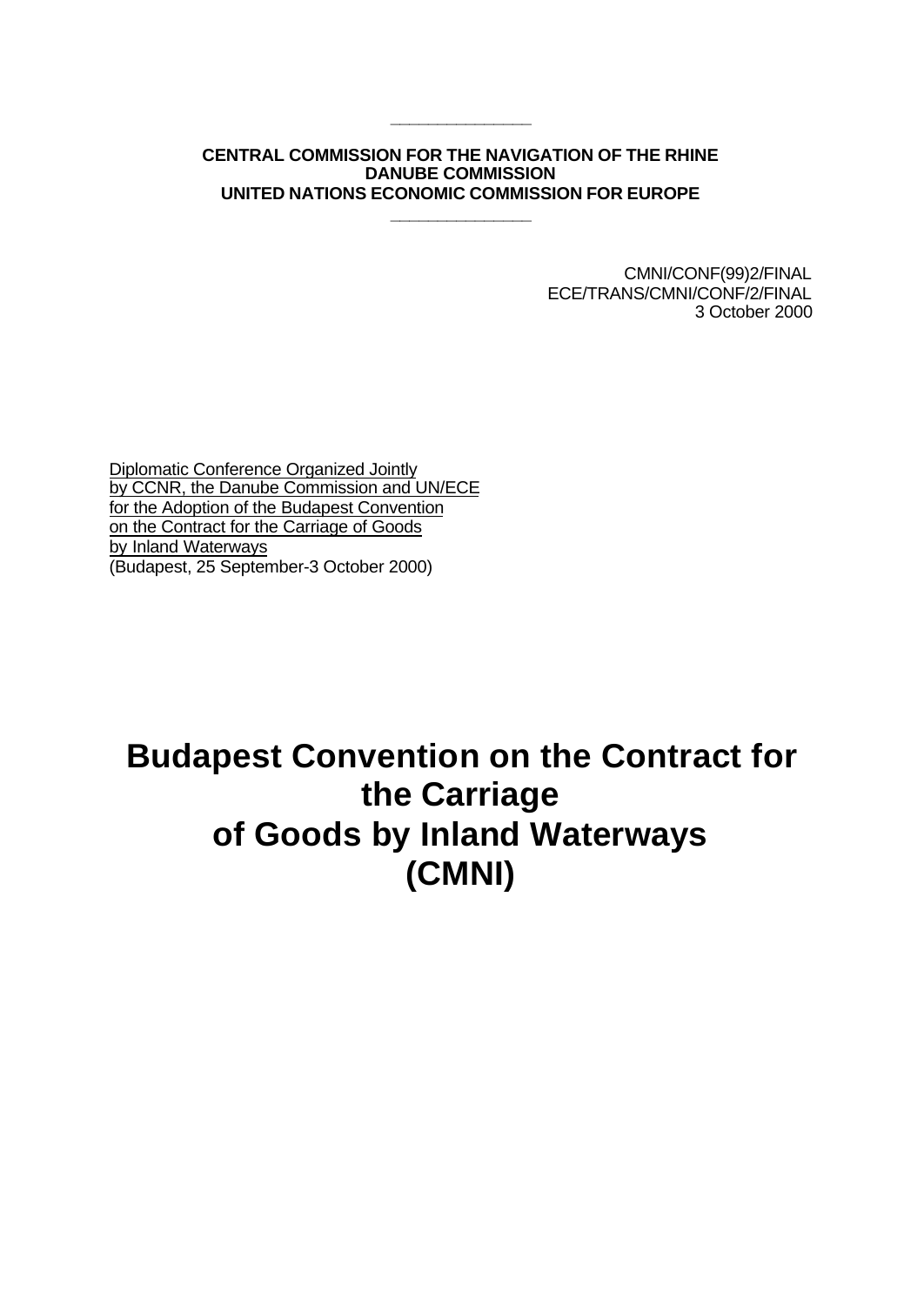# The States Parties to this Convention,

Considering the recommendations of the Final Act of the Conference on Security and Cooperation in Europe of 1 August 1975 for the harmonization of legal regimes with a view to the development of transport by member States of the Central Commission for the Navigation of the Rhine and the Danube Commission in collaboration with the United Nations Economic Commission For Europe,

Having recognized the need and desirability of establishing by common agreement certain uniform rules concerning contracts for the carriage of goods by inland waterways,

Have decided to conclude a Convention for this purpose and have thereto agreed as follows:

## **CHAPTER I GENERAL PROVISIONS Article 1 Definitions**

In this Convention,

- 1. "Contract of carriage" means any contract, of any kind, whereby a carrier undertakes against payment of freight to carry goods by inland waterways;
- 2. "Carrier" means any person by whom or in whose name a contract of carriage has been concluded with a shipper;
- 3. "Actual carrier" means any person, other than a servant or an agent of the carrier, to whom the performance of the carriage or of part of such carriage has been entrusted by the carrier;
- 4. "Shipper" means any person by whom or in whose name or on whose behalf a contract of carriage has been concluded with a carrier;
- 5. "Consignee" means the person entitled to take delivery of the goods;
- 6. "Transport document" means a document which evidences a contract of carriage and the taking over or loading of goods by a carrier, made out in the form of a bill of lading or consignment note or of any other trade document;
- 7. "Goods" does not include either towed or pushed vessels or the luggage or vehicles of passengers; where the goods are consolidated in a container, pallet or similar article of transport or where they are packed, "goods" includes such article of transport or packaging if supplied by the shipper;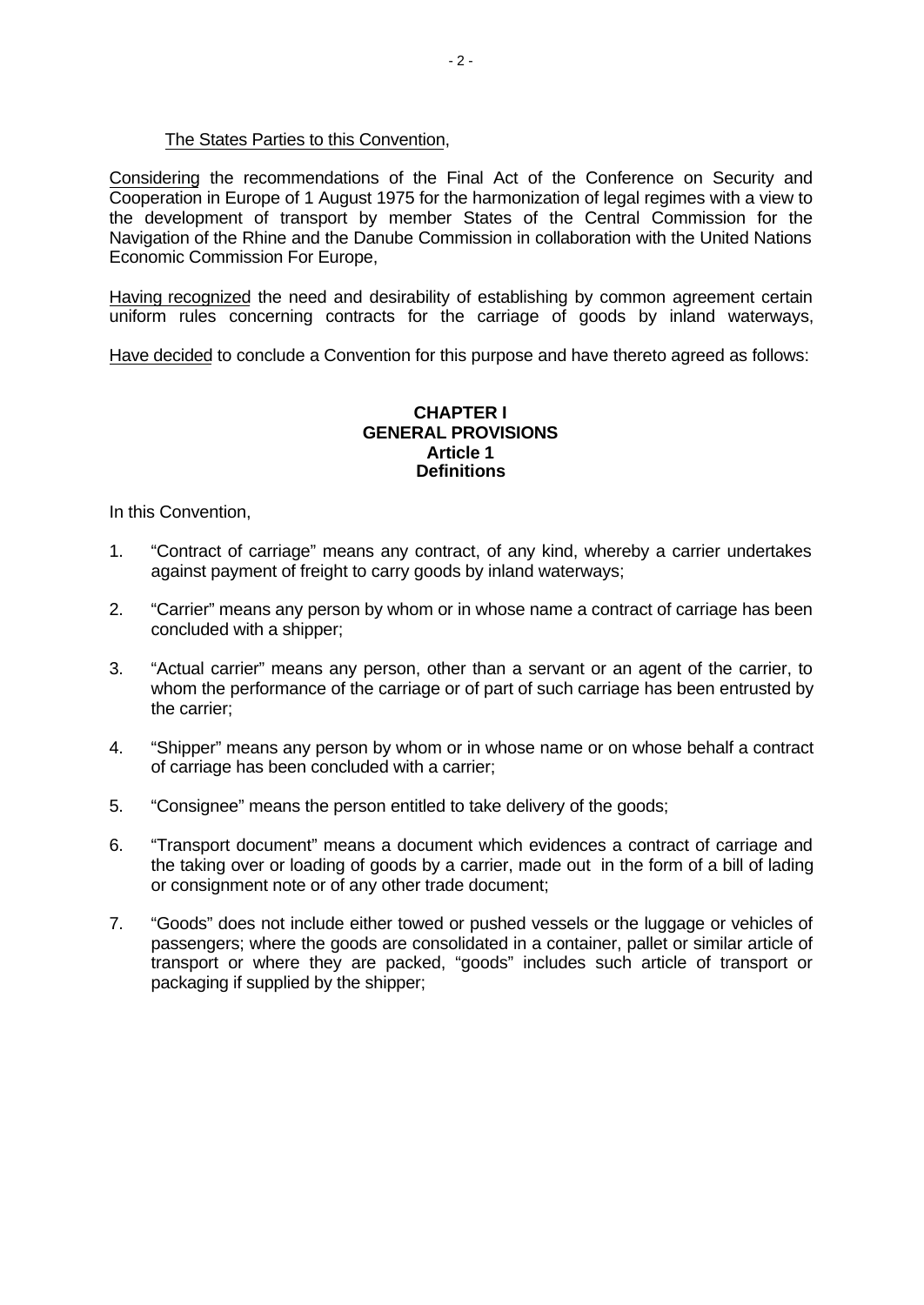- 8. "In writing" includes, unless otherwise agreed between the parties concerned, the transmission of information by electronic, optical or similar means of communication, including, but not limited to, telegram, facsimile, telex, electronic mail or electronic data interchange (EDI), provided the information is accessible so as to be usable for subsequent reference.
- 9. The law of a State applicable in accordance with this Convention means the rules of law in force in that State other than its rules of private international law.

## **Article 2 Scope of application**

- 1. This Convention is applicable to any contract of carriage according to which the port of loading or the place of taking over of the goods and the port of discharge or the place of delivery of the goods are located in two different States of which at least one is a State Party to this Convention. If the contract stipulates a choice of several ports of discharge or places of delivery, the port of discharge or the place of delivery to which the goods have actually been delivered shall determine the choice.
- 2. This Convention is applicable if the purpose of the contract of carriage is the carriage of goods, without transshipment, both on inland waterways and in waters to which maritime regulations apply, under the conditions set out in paragraph 1, unless:
	- (a) A marine bill of lading has been issued in accordance with the maritime law applicable, or
	- (b) The distance to be travelled in waters to which maritime regulations apply is the greater.
- 3. This Convention is applicable regardless of the nationality, place of registration or home port of the vessel or whether the vessel is a maritime or inland navigation vessel and regardless of the nationality, domicile, head office or place of residence of the carrier, the shipper or the consignee.

# **CHAPTER II RIGHTS AND OBLIGATIONS OF THE CONTRACTING PARTIES**

# **Article 3 Taking over, carriage and delivery of the goods**

- 1. The carrier shall carry the goods to the place of delivery within the specified time and deliver them to the consignee in the condition in which they were handed over to him.
- 2. Unless otherwise agreed, the taking over and delivery of the goods shall take place on board of the vessel.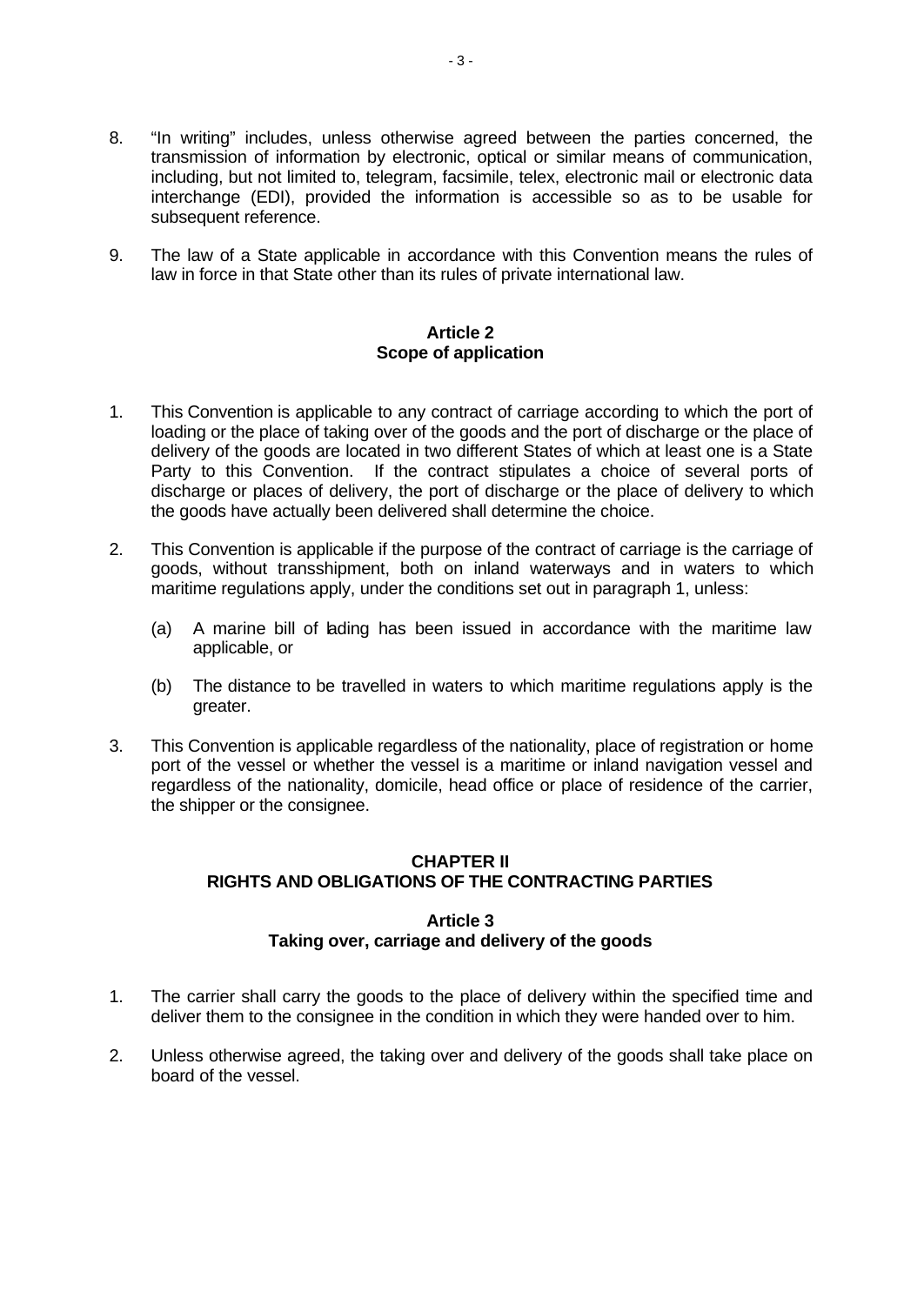- 3. The carrier shall decide which vessel is to be used. He shall be bound, before and at the beginning of the voyage, to exercise due diligence to ensure that, taking into account the goods to be carried, the vessel is in a state to receive the cargo, is seaworthy and is manned and equipped as prescribed by the regulations in force and is furnished with the necessary national and international authorizations for the carriage of the goods in question.
- 4. Where it has been agreed that the carriage shall be performed by a specific vessel or type of vessel, the carrier shall be entitled to load or transship the goods in whole or in part on to another vessel or on to another type of vessel without the consent of the shipper only,
	- (a) in circumstances, such as low water or collision or any other obstacle to navigation, which were unforeseeable at the time when the contract of carriage was concluded and in which the loading or transshipment of the goods is necessary in order to perform the contract of carriage, and when the carrier is unable to obtain within an appropriate period of time instructions from the shipper, or
	- (b) when it is in accordance with the practice prevailing in the port where the vessel is located.
- 5. Except as provided by the obligations incumbent on the shipper, the carrier shall ensure that the loading, stowage and securing of the goods does not affect the safety of the vessel.
- 6. The carrier is entitled to carry the goods on deck or in open vessels only if it has been agreed with the shipper or if it is in accordance with the usage of the particular trade or is required by the statutory regulations.

# **Article 4 Actual carrier**

- 1. A contract complying with the definition set out in article 1, paragraph 1, concluded between a carrier and an actual carrier constitutes a contract of carriage within the meaning of this Convention. For the purpose of such contract, all the provisions of this Convention concerning the shipper shall apply to the carrier and those concerning the carrier to the actual carrier.
- 2. Where the carrier has entrusted the performance of the carriage or part thereof to an actual carrier, whether or not in pursuance of a liberty under the contract of carriage to do so, the carrier nevertheless remains responsible for the entire carriage according to the provisions of this Convention. All the provisions of this Convention governing the responsibility of the carrier also apply to the responsibility of the actual carrier for the carriage performed by him.
- 3. The carrier shall in all cases inform the shipper when he entrusts the performance of the carriage or part thereof to an actual carrier.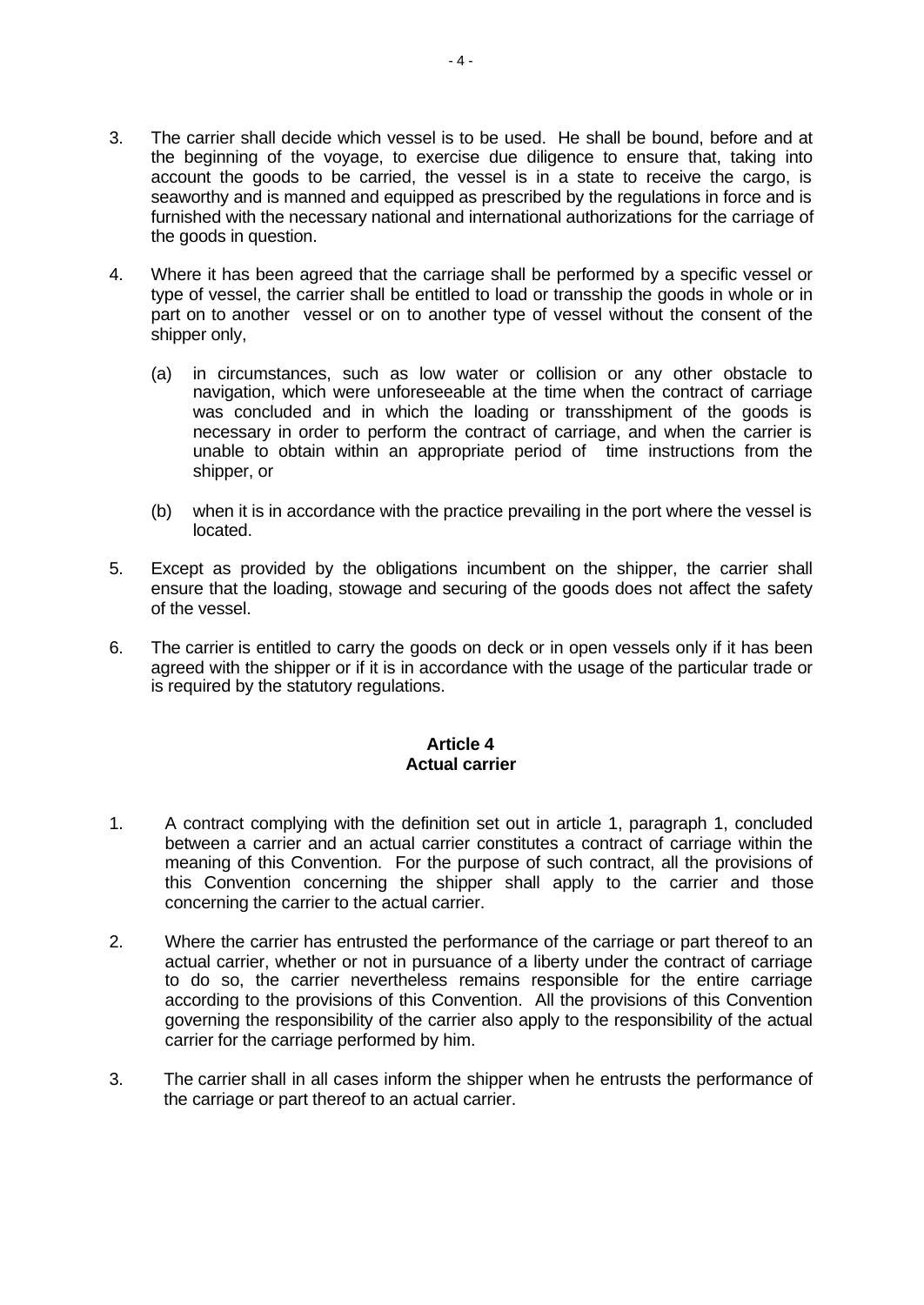- 4. Any agreement with the shipper or the consignee extending the carrier's responsibility according to the provisions of this Convention affects the actual carrier only to the extent that he has agreed to it expressly and in writing. The actual carrier may avail himself of all the objections invocable by the carrier under the contract of carriage.
- 5. If and to the extent that both the carrier and the actual carrier are liable, their liability is joint and several. Nothing in this article shall prejudice any right of recourse as between the carrier and the actual carrier.

# **Article 5 Delivery time**

The carrier shall deliver the goods within the time limit agreed in the contract of carriage or, if no time limit has been agreed, within the time limit which could reasonably be required of a diligent carrier, taking into account the circumstances of the voyage and unhindered navigation.

# **Article 6 Obligations of the shipper**

- 1. The shipper shall be required to pay the amounts due under the contract of carriage.
- 2. The shipper shall furnish the carrier in writing, before the goods are handed over, with the following particulars concerning the goods to be carried:
	- (a) Dimensions, number or weight and stowage factor of the goods;
	- (b) Marks necessary for identification of the goods;
	- (c) Nature, characteristics and properties of the goods;
	- (d) Instructions concerning the Customs or administrative regulations applying to the goods; and
	- (e) Other necessary particulars to be entered in the transport document.

The shipper shall also hand over to the carrier, when the goods are handed over, all the required accompanying documents.

3. If the nature of the goods so requires, the shipper shall, bearing in mind the agreed transport operation, pack the goods in such a way as to prevent their loss or damage between the time they are taken over by the carrier and their delivery and so as to ensure that they do not cause damage to the vessel or to other goods. According to what has been agreed with a view to carriage, the shipper shall also make provision for appropriate marking in conformity with the applicable international or national regulations or, in the absence of such regulations, in accordance with rules and practices generally recognized in inland navigation.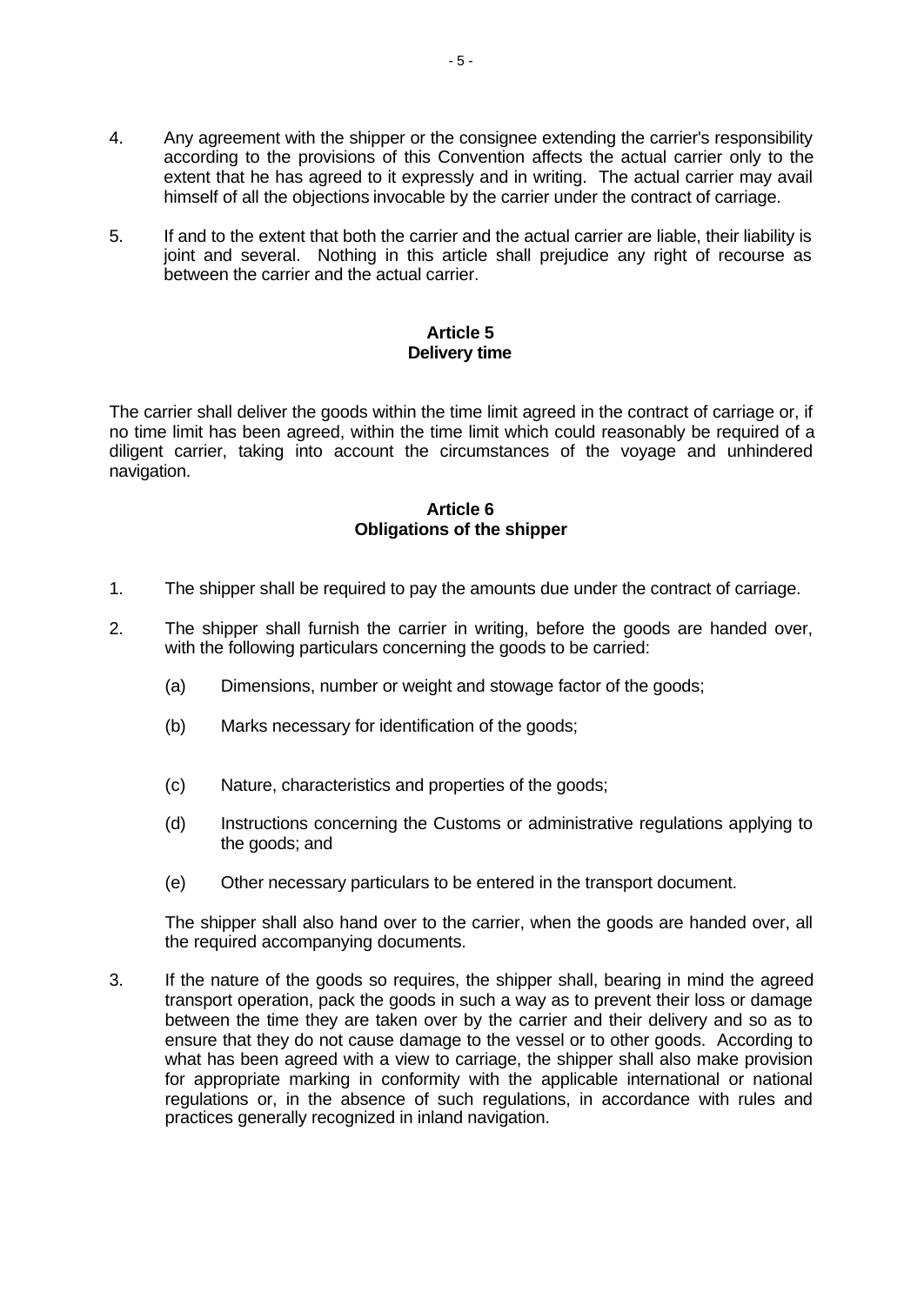4. Subject to the obligations to be borne by the carrier, the shipper shall load and stow the goods and secure them in accordance with inland navigation practice unless the contract of carriage specifies otherwise.

#### **Article 7 Dangerous and polluting goods**

- 1. If dangerous or polluting goods are to be carried, the shipper shall, before handing over the goods, and in addition to the particulars referred to in article 6, paragraph 2, inform the carrier clearly and in writing of the danger and the risks of pollution, inherent in the goods and of the precautions to be taken.
- 2. Where the carriage of the dangerous or polluting goods requires an authorization, the shipper shall hand over the necessary documents at latest when handing over the goods.
- 3. Where the continuation of the carriage, the discharge or the delivery of the dangerous or polluting goods is rendered impossible owing to the absence of an administrative authorization, the shipper shall bear the costs incurred by the carrier for the return of the goods to the port of loading or a nearer place, where the goods may be discharged and delivered or disposed of.
- 4. In the event of immediate danger to life, property or the environment, the carrier shall be entitled to unload the goods, to render them innocuous or, provided that such a measure is not disproportionate to the danger they represent, to destroy them, even if, before they were taken over, he was informed or was apprised by other means of the nature of the danger or the risks of pollution inherent in the goods.
- 5. Where the carrier is entitled to take the measures referred to in paragraphs 3 or 4 above, he may claim compensation for damages.

# **Article 8 Liability of the shipper**

- 1. The shipper shall, even if no fault can be attributed to him, be liable for all the damages and costs incurred by the carrier or the actual carrier by reason of the fact that:
	- (a) The particulars or information referred to in articles 6, paragraph 2, or 7, paragraph 1, are missing, inaccurate or inadequate;
	- (b) The dangerous or polluting goods are not marked or labelled in accordance with the applicable international or national regulations or, if no such regulations exist, in accordance with rules and practices generally recognized in inland navigation;
	- (c) The necessary accompanying documents are missing, inaccurate or inadequate.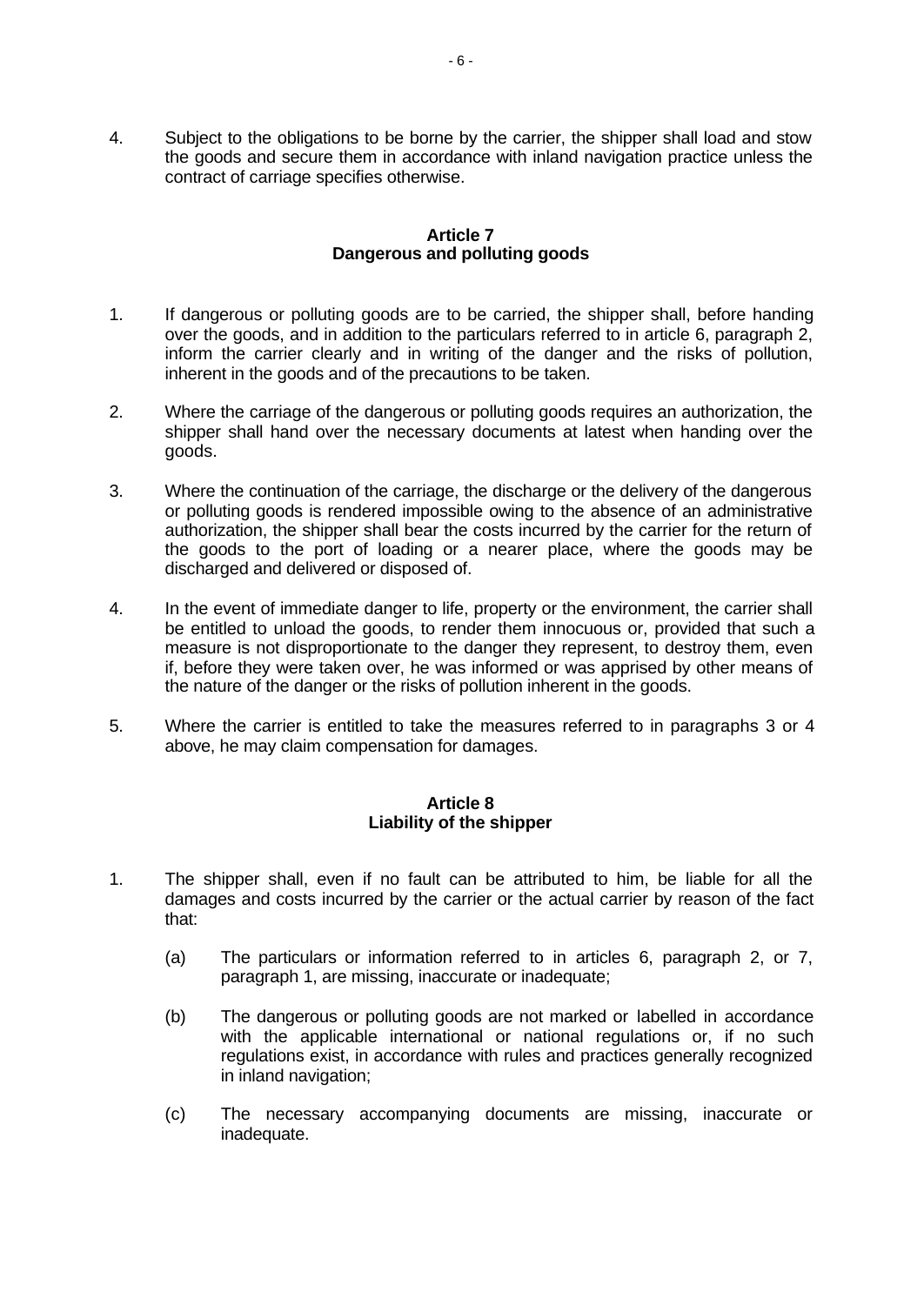The carrier may not avail himself of the liability of the shipper if it is proven that the fault is attributable to the carrier himself, his servants or agents. The same applies to the actual carrier.

2. The shipper shall be responsible for the acts and omissions of persons of whose services he makes use to perform the tasks and meet the obligations referred to in articles 6 and 7, when such persons are acting within the scope of their employment, as if such acts or omissions were his own.

# **Article 9 Termination of the contract of carriage by the carrier**

- 1. The carrier may terminate the contract of carriage if the shipper has failed to perform the obligations set out in article 6, paragraph 2, or article 7, paragraphs 1 and 2.
- 2. If the carrier makes use of his right of termination, he may unload the goods at the shipper's expense and claim optionally the payment of any of the following amounts:
	- (a) one third of the agreed freight; or
	- (b) in addition to any demurrage charge, a compensation equal to the amount of costs incurred and the loss caused, as well as, should the voyage have already begun, a proportional freight for the part of the voyage already performed.

#### **Article 10 Delivery of the goods**

- 1. Notwithstanding the obligation of the shipper under article 6, paragraph 1, the consignee who, following the arrival of the goods at the place of delivery requests their delivery, shall, in accordance with the contract of carriage, be responsible for the freight and other charges due on the goods, as well as for his contribution to any general average. In the absence of a transport document, or if such document has not been presented, the consignee shall be responsible for the freight agreed with the shipper if it corresponds to market practice.
- 2. The placing of the goods at the disposal of the consignee in accordance with the contract of carriage or with the usage of the particular trade or with the statutory regulations applicable at the port of discharge shall be considered a delivery. The imposed handing over the goods to an authority or a third party shall also be considered a delivery.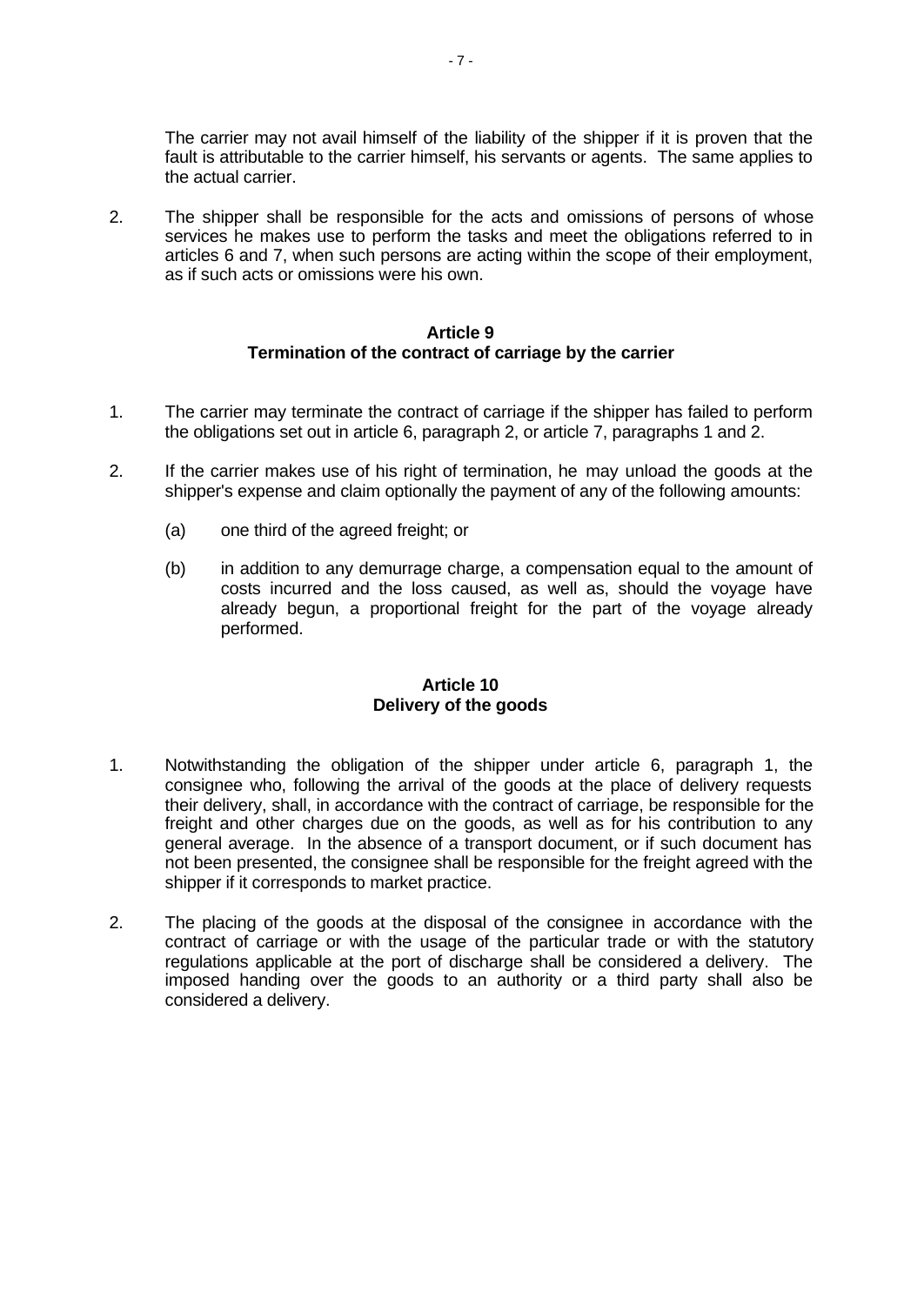# **CHAPTER III TRANSPORT DOCUMENTS**

#### **Article 11 Nature and content**

- 1. For each carriage governed by this Convention the carrier shall issue a transport document; he shall issue a bill of lading only if the shipper so requests and if it has been so agreed before the goods were loaded or before they were taken over for carriage. The lack of a transport document or the fact that it is incomplete shall not affect the validity of the contract of carriage.
- 2. The original of the transport document must be signed by the carrier, the master of the vessel or a person authorized by the carrier. The carrier may require the shipper to countersign the original or a copy. The signature may be in handwriting, printed in facsimile, perforated, stamped, in symbols or made by any other mechanical or electronic means, if this is not prohibited by the law of the State where the transport document was issued.
- 3. The transport document shall be prima facie evidence, unless proved to the contrary, of the conclusion and content of the contract of carriage and of the taking over of the goods by the carrier. In particular, it shall provide a basis for the presumption that the goods have been taken over for carriage as they are described in the transport document.
- 4. When the transport document is a bill of lading, it shall be deemed prima facie evidence in the relations between the carrier and the consignee. The conditions of the contract of carriage shall continue to determine the relations between carrier and shipper.
- 5. The transport document, in addition to its denomination, contains the following particulars:
	- (a) The name, address, head office or place of residence of the carrier and of the shipper;
	- (b) The consignee of the goods;
	- (c) The name or number of the vessel, where the goods have been taken on board, or particulars in the transport document stating that the goods have been taken over by the carrier but not yet loaded on the vessel;
	- (d) The port of loading or the place where the goods were taken over and the port of discharge or the place of delivery;
	- (e) The usual name of the type of goods and their method of packaging and, for dangerous or polluting goods, their name according to the requirements in force or, otherwise, their general name;
	- (f) The dimensions, number or weight as well as the identification marks of the goods taken on board or taken over for the purpose of carriage;
	- (g) The statement, if applicable, that the goods shall or may be carried on deck or on board open vessels;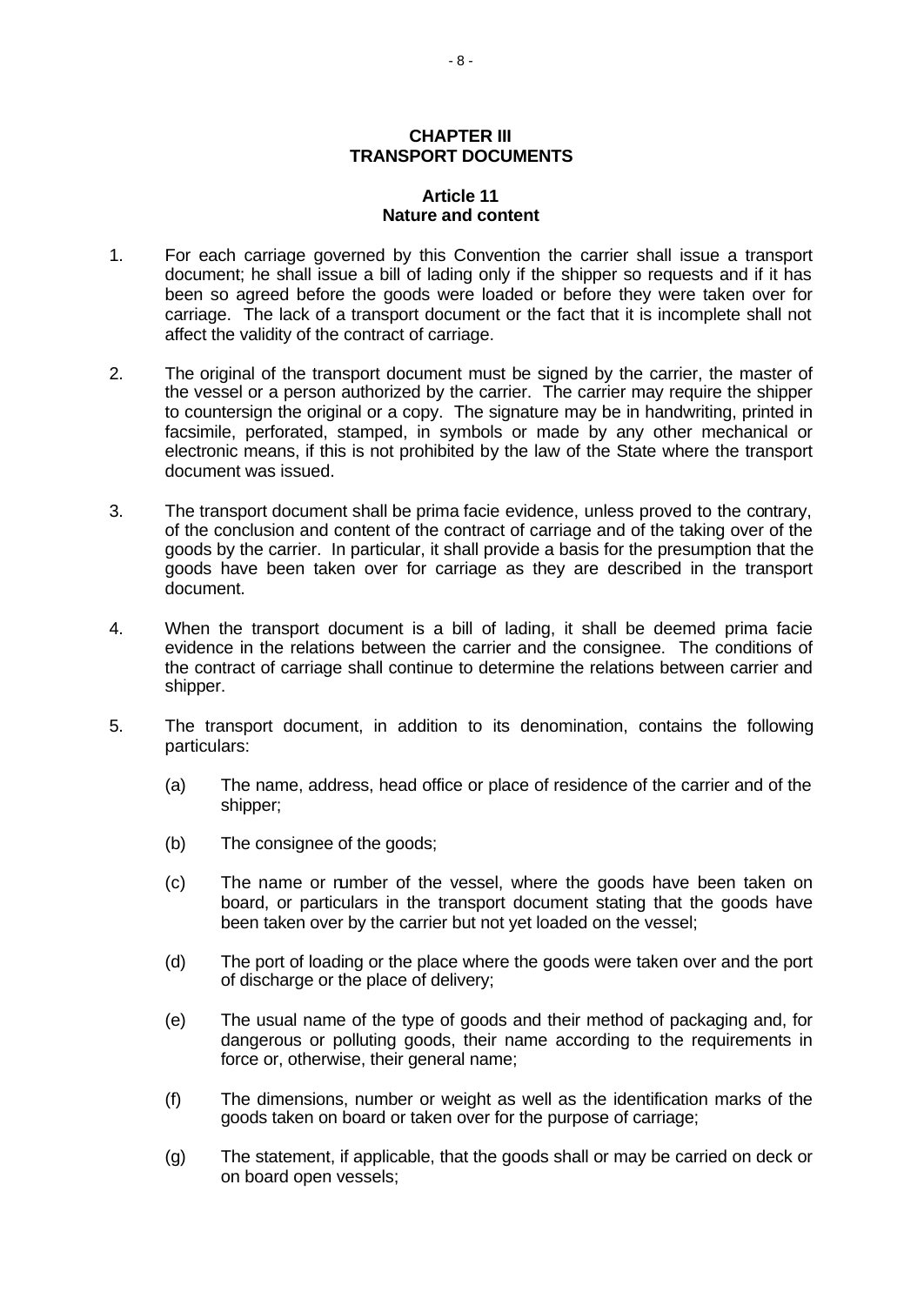- (h) The agreed provisions concerning freight;
- (i) For consignment notes, the specification as to whether it is an original or a copy; for bills of lading, the number of originals;
- (j) The place and date of issue.

The legal character of a transport document in the sense of article 1, paragraph 6, of this Convention is not affected by the absence of one or more particulars referred to in this paragraph.

#### **Article 12 Reservations in transport documents**

- 1. The carrier is entitled to include in the transport document reservations concerning:
	- (a) The dimensions, number or weight of the goods, if he has grounds to suspect that the particulars supplied by the shipper are inaccurate or if he had no reasonable means of checking such particulars, especially because the goods have not been counted, measured or weighed in his presence or because, without explicit agreement, the dimensions or weights have been determined by draught measurement;
	- (b) Identification marks which are not clearly and durably affixed on the goods themselves or, if they are packed, on the receptacles or packagings;
	- (c) The apparent condition of the goods.
- 2. If the carrier fails to note the apparent condition of the goods or does not enter reservations in that respect, he is deemed to have noted in the transport document that the goods were in apparent good condition.
- 3. If, in accordance with the particulars set out in the transport document, the goods are placed in a container or in the holds of the vessel and sealed by other persons than the carrier, his servants or his agents, and if neither the container nor the seals are damaged or broken when they reach the port of discharge or the place of delivery, it shall be presumed that the loss or damage to the goods did not occur during carriage.

# **Article 13 Bill of lading**

1. The originals of a bill of lading shall be documents of title issued in the name of the consignee, to order or to bearer.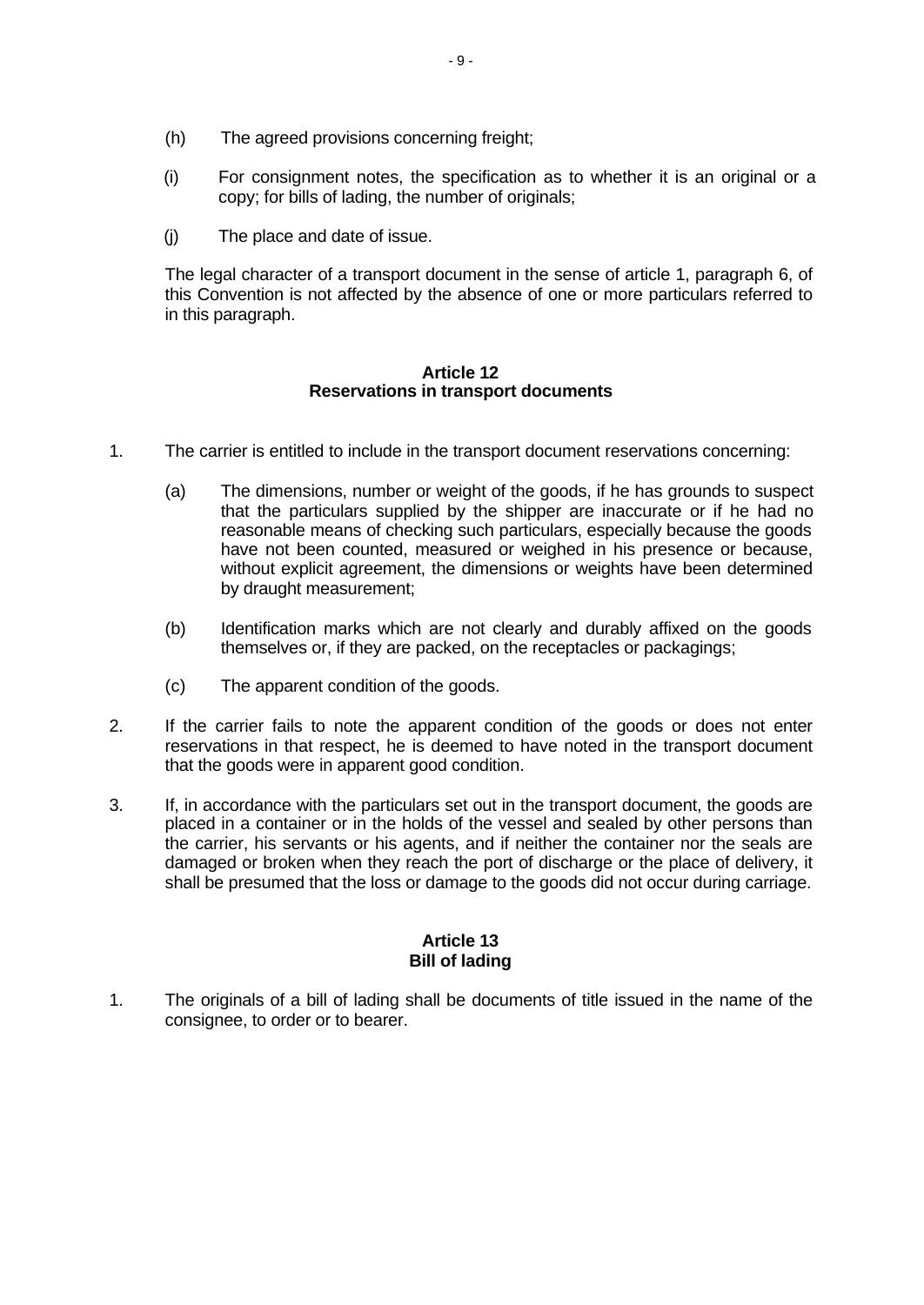- 2. At the place of destination, the goods shall be delivered only in exchange for the original of the bill of lading submitted initially; thereafter, further delivery cannot be claimed against other originals.
- 3. When the goods are taken over by the carrier, handing over the bill of lading to the person entitled to take delivery of the goods has the same effects as the handing over of the goods as far as the acquisition of rights to the goods is concerned.
- 4. If the bill of lading has been transferred to a third party, including the consignee, who has acted in good faith in reliance on the description of the goods therein, proof to the contrary of the presumption set out in article 11, paragraph 3, and article 12, paragraph 2, shall not be admissible.

# **CHAPTER IV RIGHT TO DISPOSE OF THE GOODS**

# **Article 14 Holder of the right of disposal**

- 1. The shipper shall be authorized to dispose of the goods; in particular, he may require the carrier to discontinue the carriage of the goods, to change the place of delivery or to deliver the goods to a consignee other than the consignee indicated in the transport document.
- 2. The shipper's right of disposal shall cease to exist once the consignee, following the arrival of the goods at the scheduled place of delivery, has requested delivery of the goods and,
	- (a) Where carriage is under a consignment note, once the original has been handed over to the consignee;
	- (b) Where carriage is under a bill of lading, once the shipper has relinquished all the originals in his possession by handing them over to another person.
- 3. By an appropriate entry in the consignment note, the shipper may, when the consignment note is issued, waive his right of disposal to the consignee.

#### **Article 15**

# **Conditions for the exercise of the right of disposal**

The shipper or, in the case of article 14, paragraphs 2 and 3, the consignee, must, if he wishes to exercise his right of disposal:

(a) Where a bill of lading is used, submit all originals prior to the arrival of the goods at the scheduled place of delivery;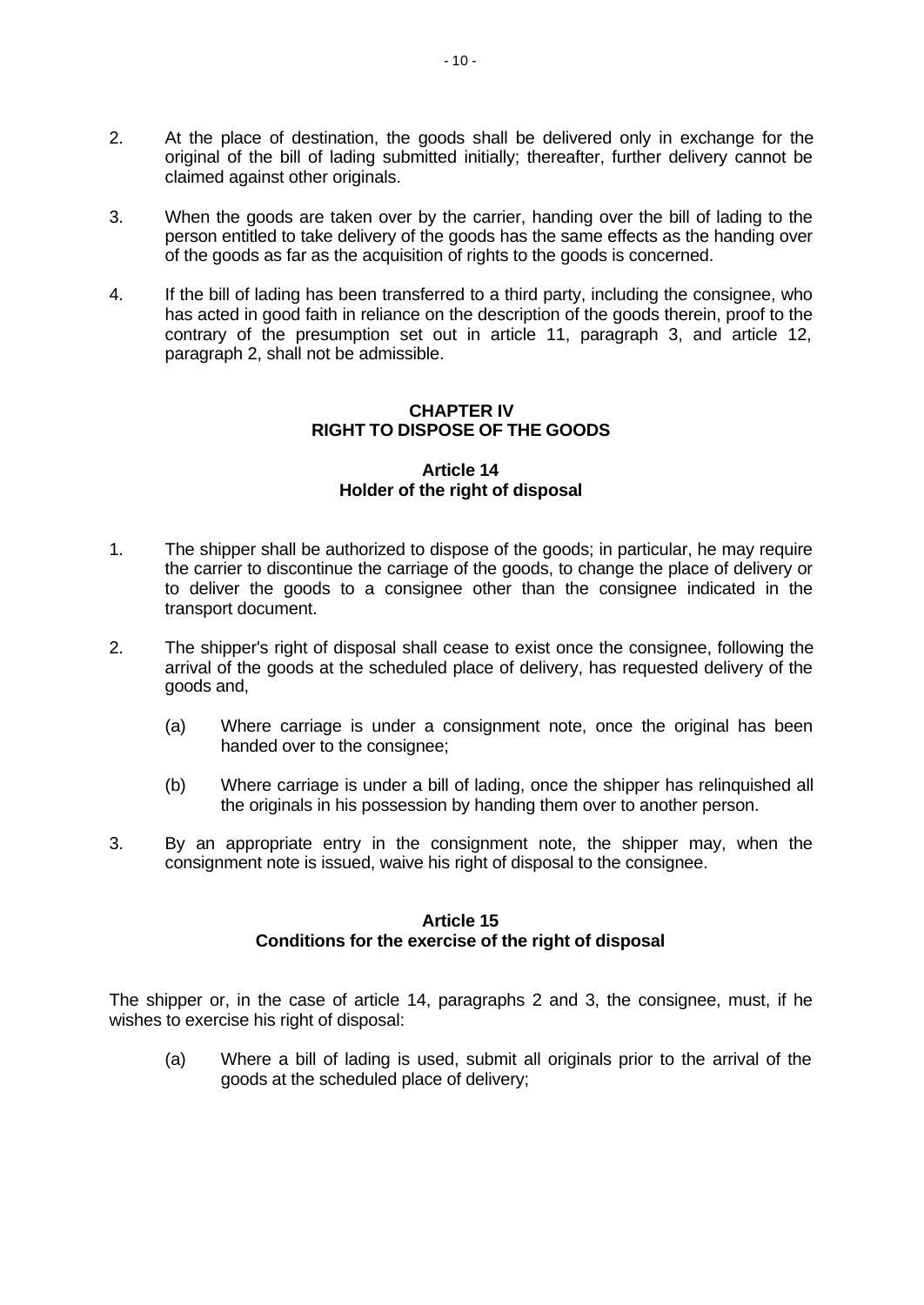- (b) Where a transport document other than a bill of lading is used, submit this document, which shall include the new instructions given to the carrier;
- (c) Reimburse the carrier for all the costs and damages entailed in carrying out such instructions;
- (d) Pay all the agreed freight in the event of the discharge of the goods before arrival at the scheduled place of delivery, unless the contract of carriage provides otherwise.

## **CHAPTER V LIABILITY OF THE CARRIER**

# **Article 16 Liability for loss**

- 1. The carrier shall be liable for loss resulting from loss or damage to the goods caused between the time when he took them over for carriage and the time of their delivery, or resulting from delay in delivery, unless he can show that the loss was due to circumstances which a diligent carrier could not have prevented and the consequences of which he could not have averted.
- 2. The carrier's liability for loss resulting from loss or damage to the goods caused during the time before the goods are loaded on the vessel or the time after they have been discharged from the vessel shall be governed by the law of the State applicable to the contract of carriage.

# **Article 17 Servants and agents**

- 1. The carrier shall be responsible for the acts and omissions of his servants and agents of whose services he makes use during the performance of the contract of carriage, when such persons are acting within the scope of their employment, as if such acts or omissions were his own.
- 2. When the carriage is performed by an actual carrier in accordance with article 4, the carrier is also responsible for the acts and omissions of the actual carrier and of the servants and agents of the actual carrier acting within the scope of their employment.
- 3. If an action is brought against the servants and agents of the carrier or the actual carrier, such persons, if they prove that they acted within the scope of their employment, are entitled to avail themselves of the defences and limits of liability which the carrier or the actual carrier is entitled to invoke under this Convention.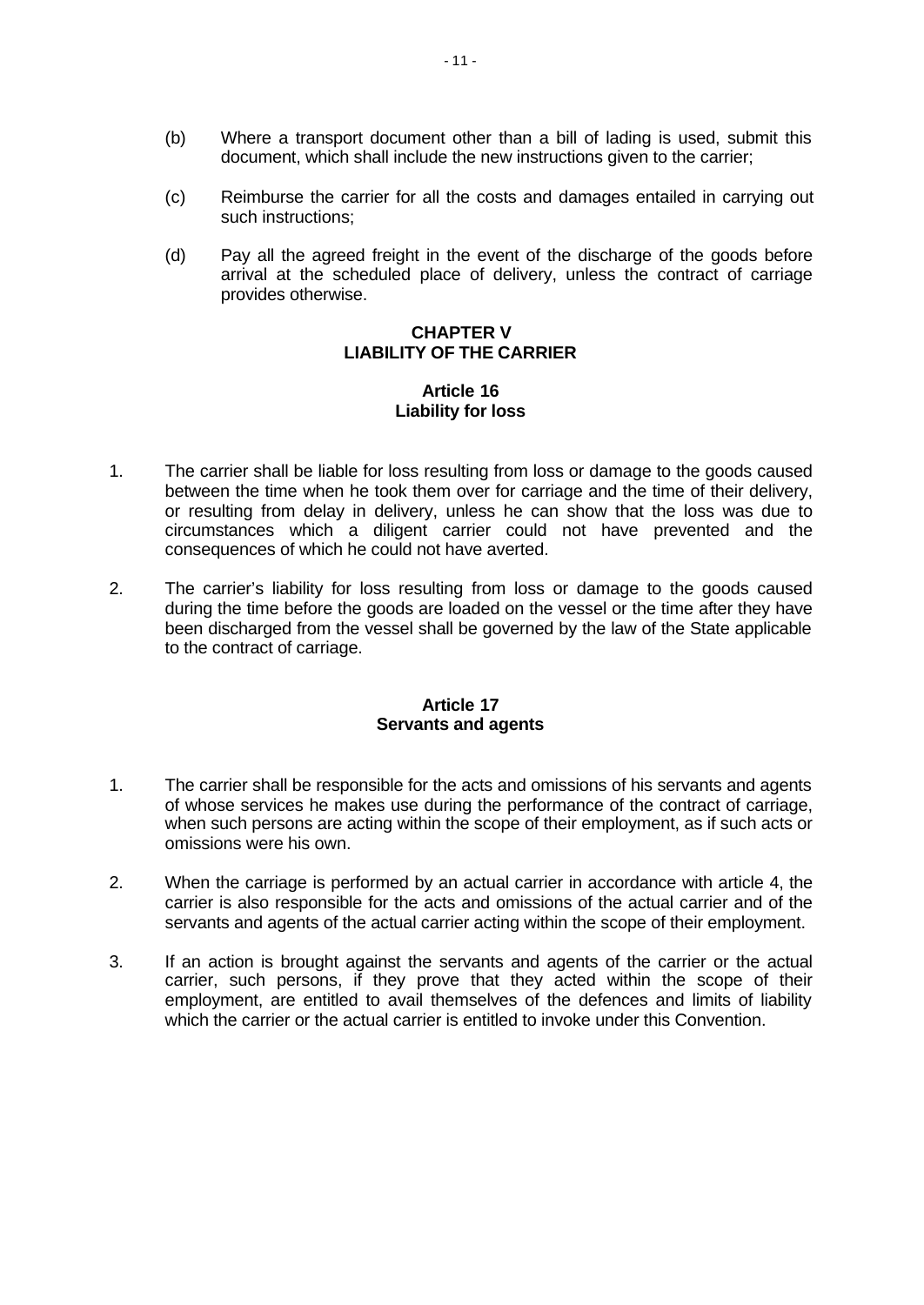4. A pilot designated by an authority and who cannot be freely selected shall not be considered to be a servant or agent within the meaning of paragraph 1.

# **Article 18 Special exonerations from liability**

- 1. The carrier and the actual carrier shall be exonerated from their liability when the loss, damage or delay are the result of one of the circumstances or risks listed below:
	- (a) Acts or omissions of the shipper, the consignee or the person entitled to dispose of the goods;
	- (b) Handling, loading, stowage or discharge of the goods by the shipper, the consignee or third parties acting on behalf of the shipper or the consignee;
	- (c) Carriage of the goods on deck or in open vessels, where such carriage has been agreed with the shipper or is in accordance with the practice of the particular trade, or if it is required by the regulations in force;
	- (d) The nature of the goods which exposes them to total or partial loss or damage, especially through breakage, rust, decay, desiccation, leakage, normal wastage (in volume or weight), or the action of vermin or rodents;
	- (e) The lack of or defective condition of packaging in the case of goods which, by their nature, are liable to loss or damage when not packed or when the packaging is defective;
	- (f) Insufficiency or inadequacy of marks identifying the goods;
	- (g) Rescue or salvage operations or attempted rescue or salvage operations on inland waterways;
	- (h) Carriage of live animals, unless the carrier has not taken the measures or observed the instructions agreed upon in the contract of carriage.
- 2. When, in the circumstances of the case, the loss or damage could be attributed to one or more of the circumstances or risks listed in paragraph 1 of the present article, it is presumed to have been caused by such a circumstance or risk. This presumption does not apply if the injured party proves that the loss suffered does not result, or does not result exclusively, from one of the circumstances or risks listed in paragraph 1 of this article.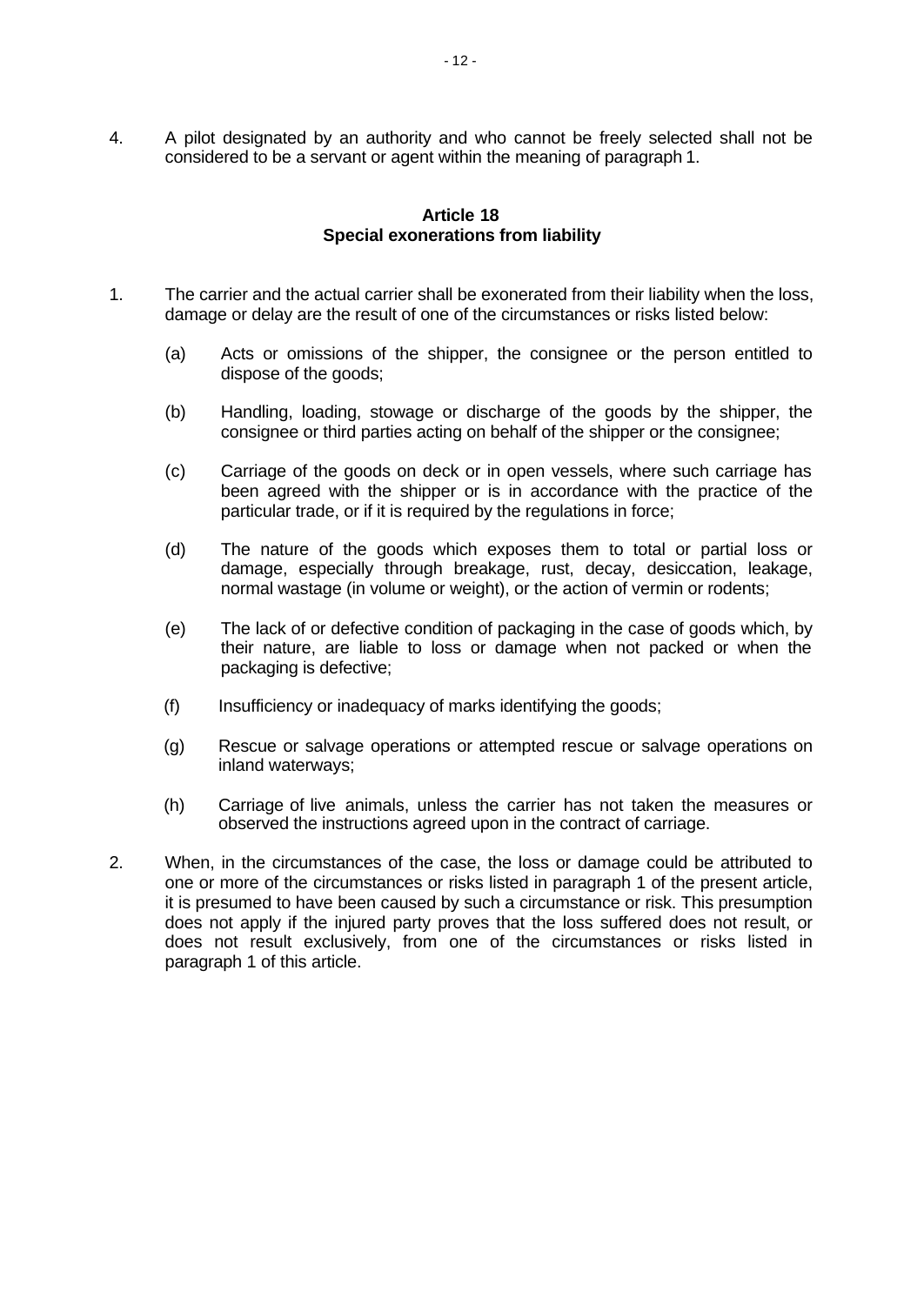# **Article 19 Calculation of compensation**

- 1. Where the carrier is liable in respect of total loss of goods, the compensation payable by him shall be equal to the value of the goods at the place and on the day of delivery according to the contract of carriage. Delivery to a person other than the person entitled is deemed to be a loss.
- 2. In the event of partial loss or damage to goods, the carrier shall be liable only to the extent of the loss in value.
- 3. The value of the goods shall be fixed according to the commodity exchange price or, if there is no such price, according to their market price or, if there is no commodity exchange price or market price, by reference to the normal value of goods of the same kind and quality at the place of delivery.
- 4. In respect of goods which by reason of their nature are exposed to normal wastage during carriage, the carrier shall only be held liable, whatever the length of the carriage, for that part of the wastage which exceeds normal wastage as determined by the parties to the contract of carriage or, if not, by the regulations or established practice at the place of destination.
- 5. The provisions of this article shall not affect the carrier's right concerning the freight as provided by the contract of carriage or, in the absence of special agreements in this regard, by the applicable national regulations or practices.

#### **Article 20 Maximum limits of liability**

- 1. Subject to article 21 and paragraph 4 of the present article, and regardless of the action brought against him, the carrier shall under no circumstances be liable for amounts exceeding 666.67 units of account per package or other loading unit, or 2 units of account per kilogram of weight, specified in the transport document, of the goods lost or damaged, whichever is the higher. If the package or other loading unit is a container and if there is no mention in the transport document of any package or loading unit consolidated in the container, the amount of 666.67 units of account shall be replaced by the amount of 1,500 units of account for the container without the goods it contains and, in addition, the amount of 25,000 units of account for the goods which are in the container.
- 2. Where a container, pallet or similar article of transport is used to consolidate goods, the package or shipping units enumerated in the transport document as packed in or on such article of transport are deemed packages or shipping units. Except as aforesaid the goods in or on such article of transport are deemed one shipping unit. In cases where the article of transport itself has been lost or damaged, that article of transport, if not owned or otherwise supplied by the carrier, is considered one separate shipping unit.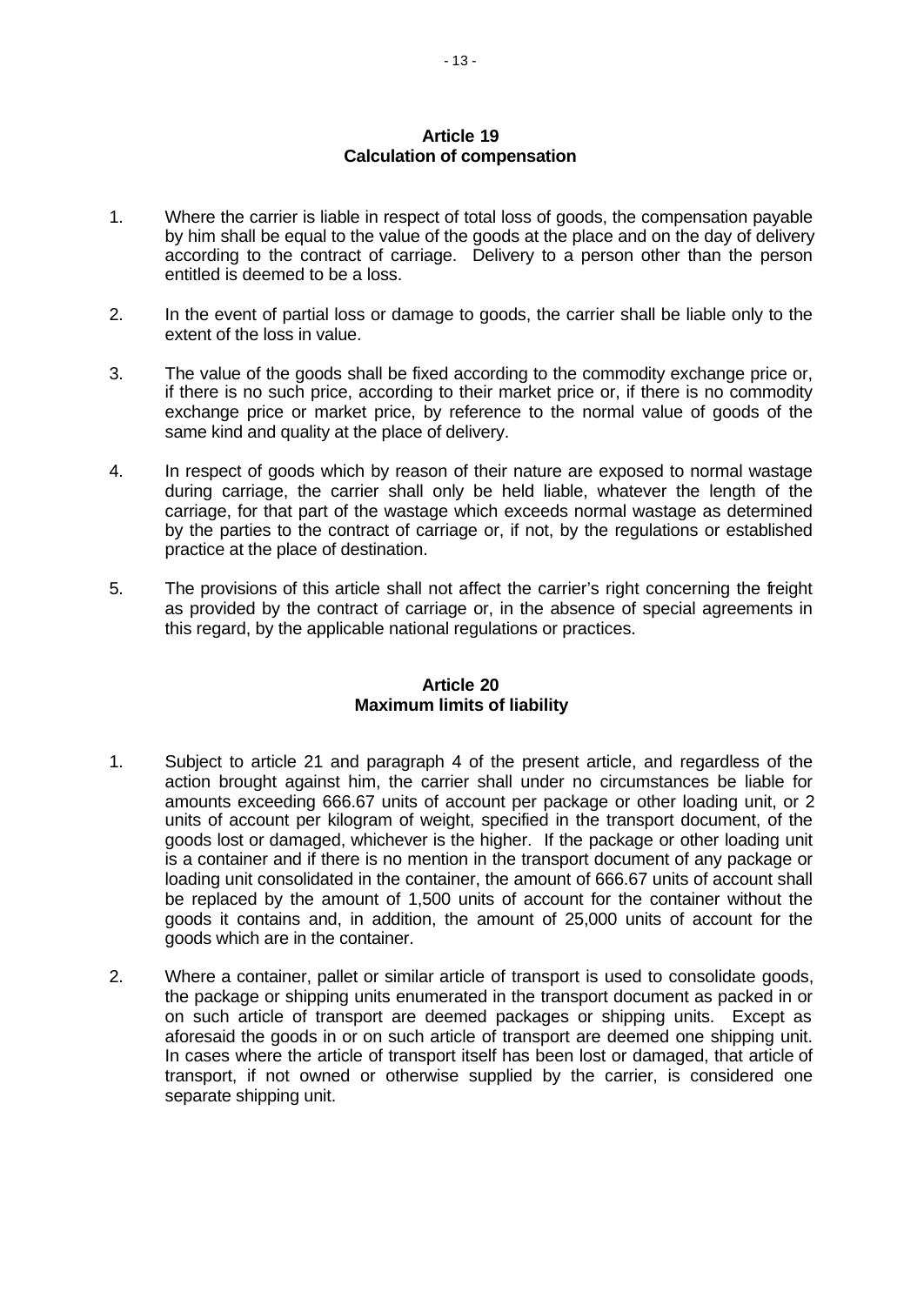- 4. The maximum limits of liability mentioned in paragraph 1 do not apply:
	- (a) where the nature and higher value of the goods or articles of transport have been expressly specified in the transport document and the carrier has not refuted those specifications, or
	- (b) where the parties have expressly agreed to higher maximum limits of liability.
- 5. The aggregate of the amounts of compensation recoverable from the carrier, the actual carrier and their servants and agents for the same loss shall not exceed overall the limits of liability provided for in this article.

# **Article 21 Loss of right to limit liability**

- 1. The carrier or the actual carrier is not entitled to the defences and limits of liability provided for in this Convention or in the contract of carriage if it is proved that he himself caused the damage by an act or omission, either with the intent to cause such damage, or recklessly and with knowledge that such damage would probably result.
- 2. Similarly, the servants and agents acting on behalf of the carrier or the actual carrier are not entitled to the defences and limits of liability provided for in this Convention or in the contract of carriage, if it is proved that they caused the damage in the manner described in paragraph 1.

# **Article 22 Application of the defences and limits of liability**

The defences and limits of liability provided for in this Convention or in the contract of carriage apply in any action in respect of loss or damage to or delay in delivery of the goods covered by the contract of carriage, whether the action is founded in contract, in tort or otherwise.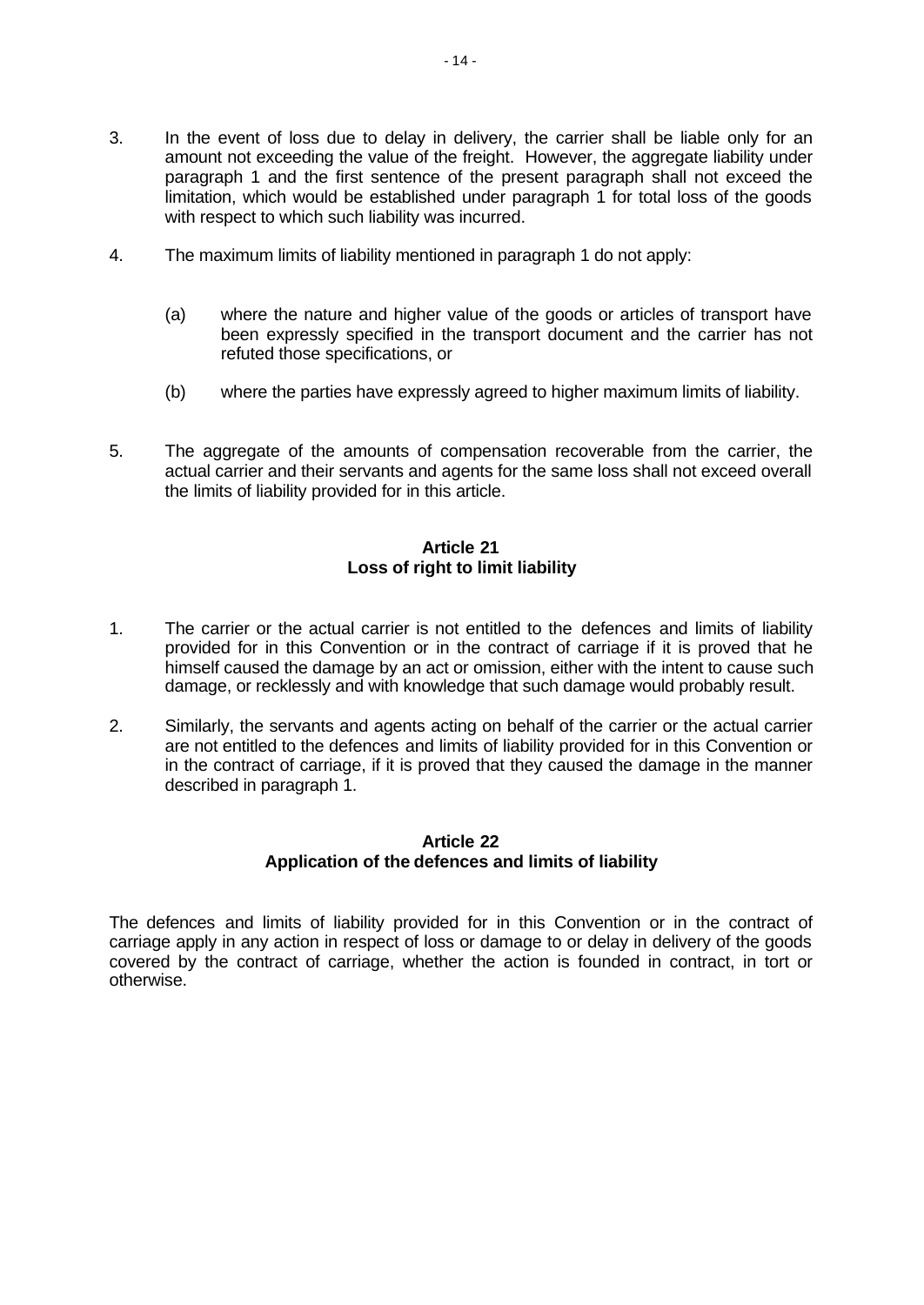#### **CHAPTER VI CLAIMS PERIOD**

# **Article 23 Notice of damage**

- 1. The acceptance without reservation of the goods by the consignee is prima facie evidence of the delivery by the carrier of the goods in the same condition and quantity as when they were handed over to him for carriage.
- 2. The carrier and the consignee may require an inspection of the condition and quantity of the goods on delivery in the presence of the two parties.
- 3. Where the loss or damage to the goods is apparent, any reservation on the part of the consignee must be formulated in writing specifying the general nature of the damage, at latest at the time of delivery, unless the consignee and the carrier have jointly checked the condition of the goods.
- 4. Where the loss or damage to the goods is not apparent, any reservation on the part of the consignee must be notified in writing specifying the general nature of the damage, at latest within 7 consecutive days from the time of delivery; in such case, the injured party shall show that the damage was caused while the goods were in the charge of the carrier.
- 5. No compensation shall be payable for damage resulting from delay in delivery unless the consignee can prove that he gave notice of the delay to the carrier within 21 consecutive days following delivery of the goods and that this notice reached the carrier.

# **Article 24 Limitation of actions**

- 1. All actions arising out of a contract governed by this Convention shall be time-barred after one year commencing from the day when the goods were, or should have been, delivered to the consignee. The day on which the limitation period commences is not included in the period.
- 2. The person against whom an action is instituted**,** may at any time during the limitation period extend that period by a declaration in writing to the injured party. This period may be further extended by another declaration or declarations.
- 3. The suspension and interruption of the limitation period are governed by the law of the State applicable to the contract of carriage. The filing of a claim during proceedings to apportion limited liability for all claims arising from an event shall interrupt the limitation.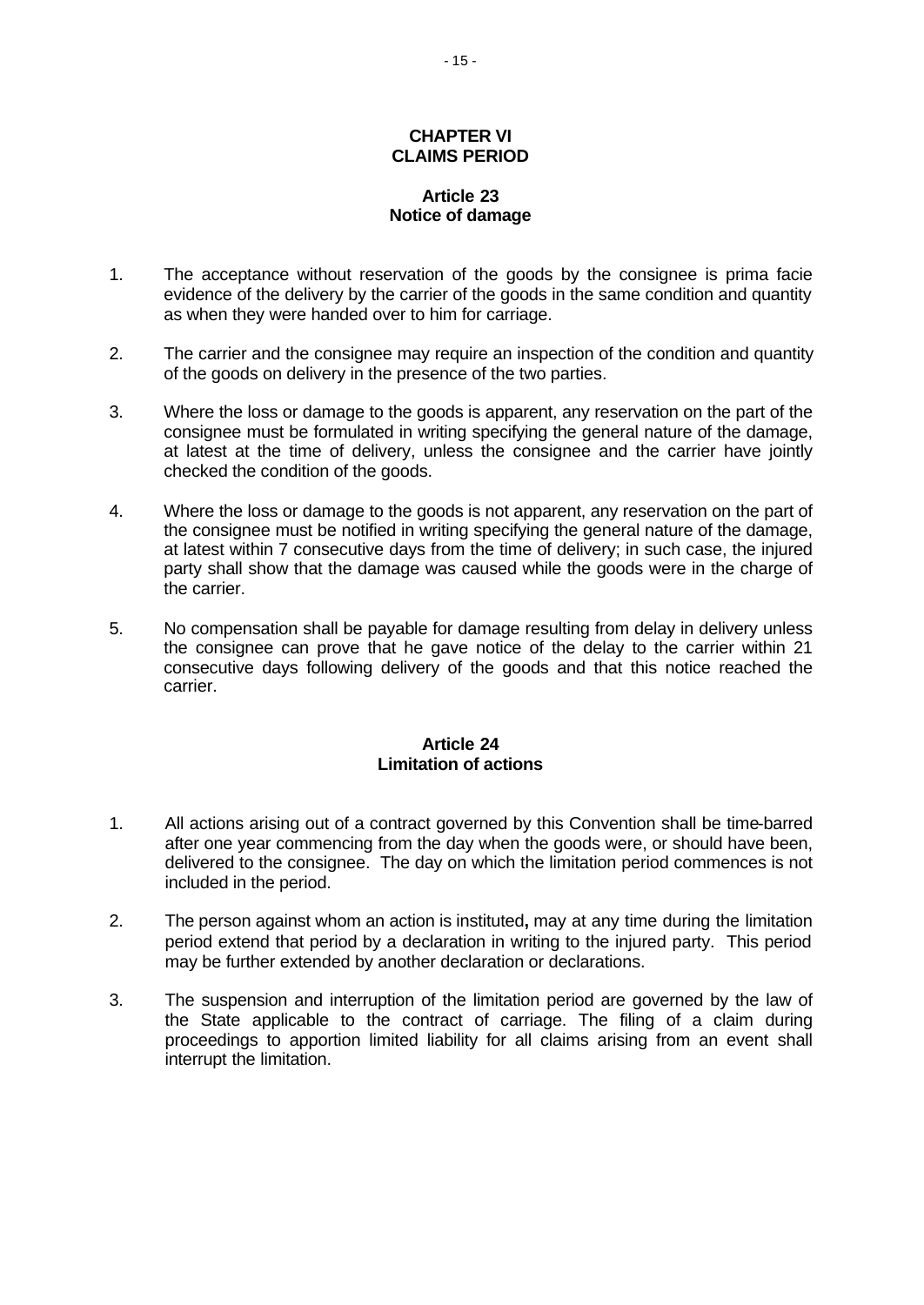- 4. Any action for indemnity by a person held liable under this Convention may be instituted even after the expiry of the limitation period provided for in paragraphs 1 and 2 of the present article, if proceedings are instituted within a period of 90 days commencing from the day on which the person instituting the action has settled the claim or has been served with process, or if proceedings are instituted within a longer period as provided by the law of the State where proceedings are instituted.
- 5. A right of action which has become barred by lapse of time may not be exercised by way of counter-claim or set-off.

# **CHAPTER VII LIMITS OF CONTRACTUAL FREEDOM**

#### **Article 25 Nullity of contractual stipulations**

- 1. Subject to the provisions of article 20, paragraph 4, any contractual stipulation intended to exclude, limit or increase the liability, within the meaning of this Convention, of the carrier, the actual carrier or their servants or agents, shift the burden of proof or reduce the periods for claims or limitations referred to in articles 23 and 24 shall be null and void. Any stipulation assigning a benefit of insurance of the goods in favour of the carrier is also null and void.
- 2. Notwithstanding the provisions of paragraph 1 of the present article and without prejudice to article 21, contractual stipulations shall be authorized specifying that the carrier or the actual carrier is not responsible for losses arising from:
	- (a) An act or omission by the master of the vessel, the pilot or any other person in the service of the vessel, pusher or tug during navigation or in the formation or dissolution of a pushed or towed convoy, provided that the carrier complied with the obligations set out for the crew in article 3, paragraph 3, unless the act or omission results from an intention to cause damage or from reckless conduct with the knowledge that such damage would probably result;
	- (b) Fire or an explosion on board the vessel, where it is not possible to prove that the fire or explosion resulted from a fault of the carrier or the actual carrier or their servants or agents or a defect of the vessel;
	- (c) The defects existing prior to the voyage of his vessel or of a rented or chartered vessel if he can prove that such defects could not have been detected prior to the start of the voyage despite due diligence.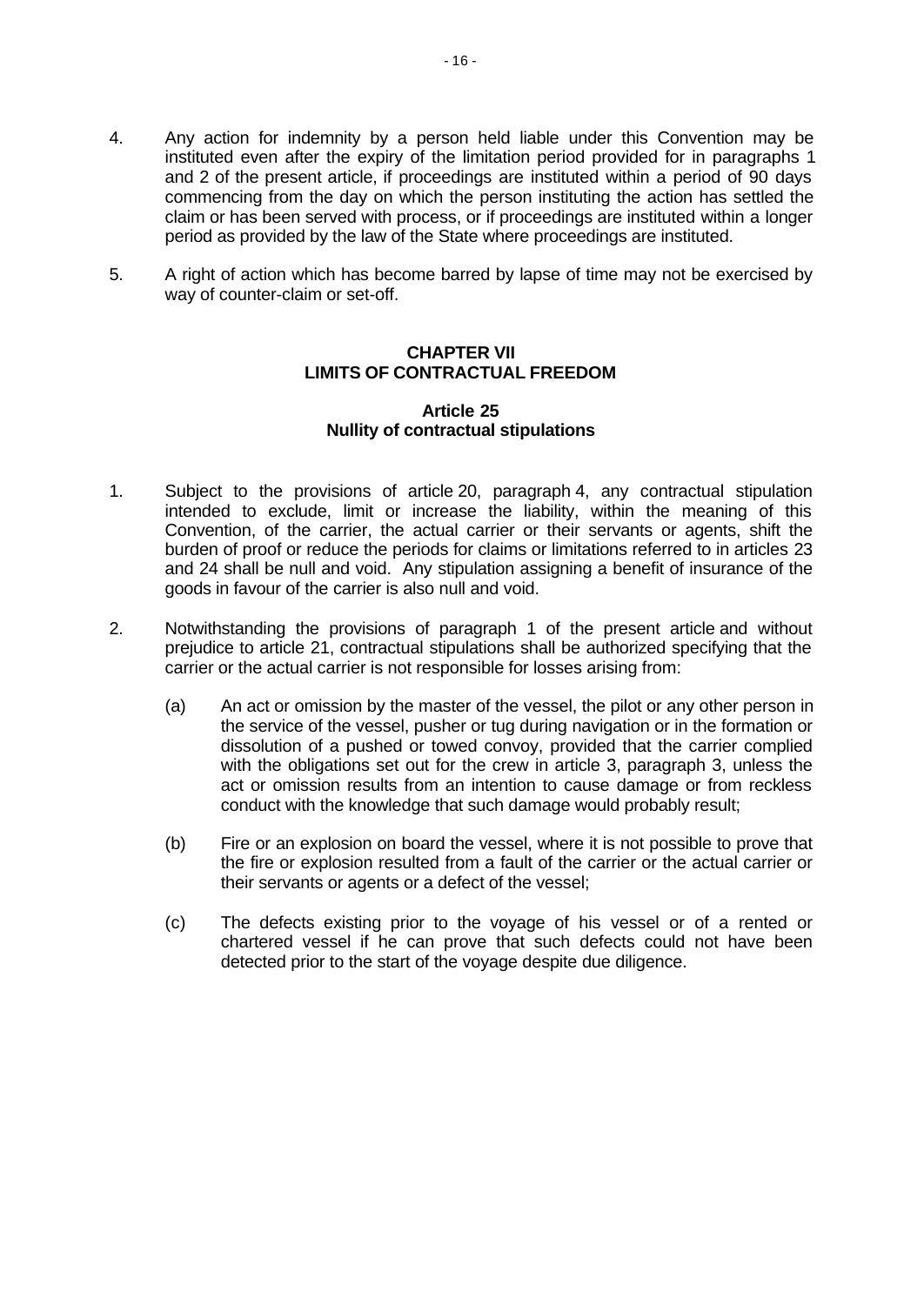# **CHAPTER VIII SUPPLEMENTARY PROVISIONS**

# **Article 26 General average**

Nothing in this Convention shall prevent the application of provisions in the contract of carriage or national law regarding the calculation of the amount of damages and contributions payable in the event of general average.

#### **Article 27 Other applicable provisions and nuclear damage**

- 1. This Convention does not modify the rights or duties of the carrier provided for in international conventions or national law relating to the limitation of liability of owners of inland navigation or maritime vessels.
- 2. The carrier shall be relieved of liability under this Convention for damage caused by a nuclear incident if the operator of a nuclear installation or other authorized person is liable for such damage pursuant to the laws and regulations of a State governing liability in the field of nuclear energy.

# **Article 28 Unit of account**

The unit of account referred to in article 20 of this Convention is the Special Drawing Right as defined by the International Monetary Fund. The amounts mentioned in article 20 are to be converted into the national currency of a State according to the value of such currency at the date of judgement or the date agreed upon by the parties. The value of a national currency, in terms of the Special Drawing Rights, of a Contracting State which is a member of the International Monetary Fund is to be calculated in accordance with the method of evaluation applied by the International Monetary Fund in effect at the date in question for its operations and transactions.

# **Article 29 Additional national provisions**

- 1. In cases not provided for in this Convention, the contract of carriage is governed by the law of the State agreed by the Parties.
- 2. In the absence of such agreement, the law of the State with which the contract of carriage is most closely connected is to be applied.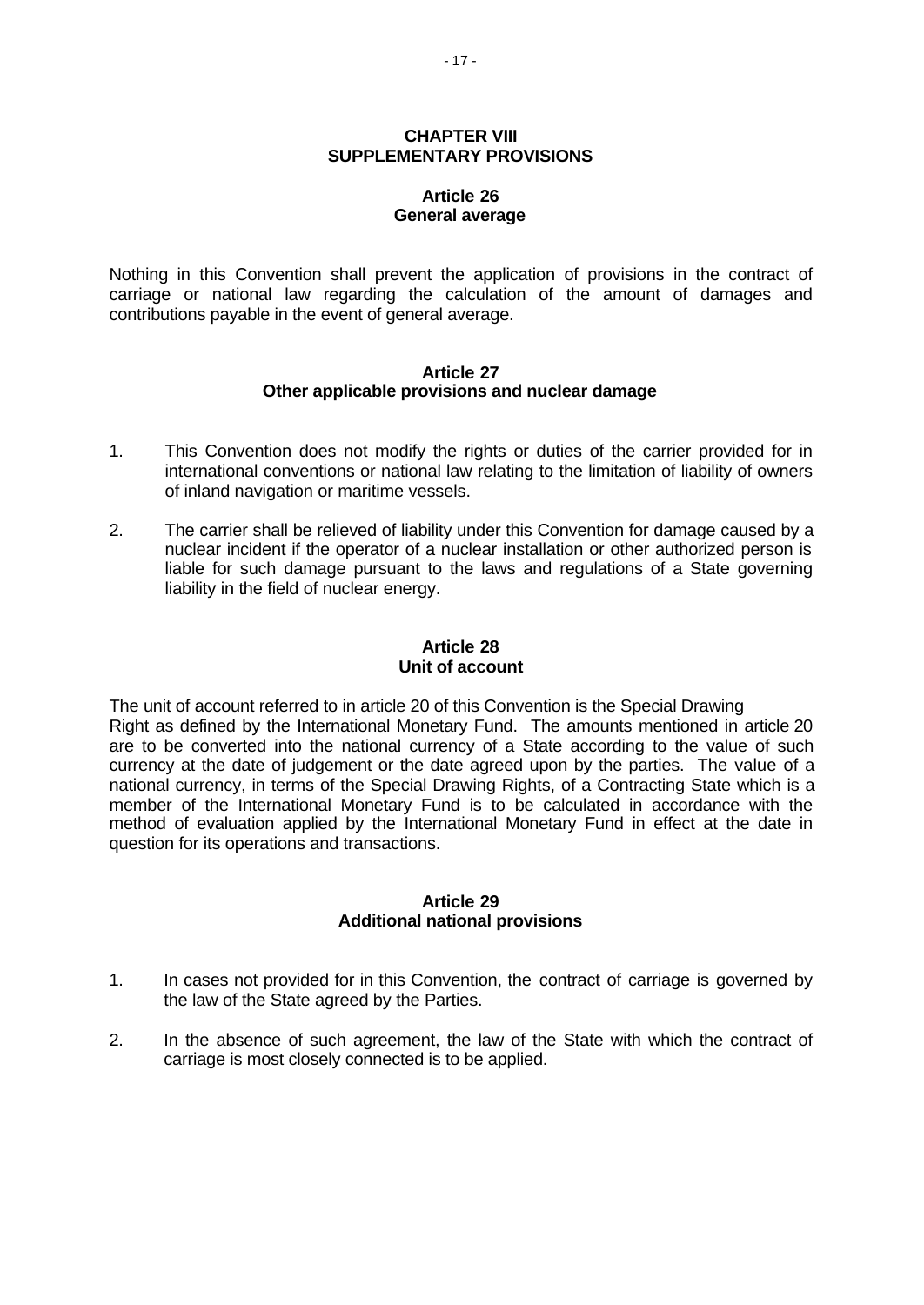- 3. It is to be presumed that the contract of carriage is most closely connected with the State in which the principal place of business of the carrier is located at the time when the contract was concluded, if the port of loading or the place where the goods are taken over, or the port of discharge or the place of delivery or the shipper's principal place of business is also located in that State. Where the carrier has no place of business on land and concludes the contract of carriage on board of his vessel, it is to be presumed that the contract is most closely connected with the State in which the vessel is registered or whose flag it flies, if the port of loading or the place where the goods are taken over, or the shipper's principal place of business is also located in that State.
- 4. The law of the State where the goods are located governs the real guarantee granted to the carrier for claims set out in article 10, paragraph 1.

# **CHAPTER IX DECLARATIONS CONCERNING THE SCOPE OF APPLICATION**

# **Article 30 Carriage on specific inland waterways**

- 1. Each State may, at the time of signing this Convention or of ratification, acceptance, approval or accession, declare that it will not apply this Convention to contracts relating to the carriage on specific inland waterways situated on its territory and to which international rules of navigation do not apply and which do not constitute a link between such international waterways. However, such a declaration may not mention all main waterways of that State.
- 2. Where the purpose of the contract of carriage is the carriage of goods without transshipment both on waterways not mentioned in the declaration referred to in paragraph 1 of this article and on waterways mentioned in this declaration, this Convention equally applies to this contract, unless the distance to be travelled on the latter waterways is the longer.
- 3. When a declaration has been made according to paragraph 1, any other Contracting State may declare that it will not apply either the provisions of this Convention to the contracts referred to in this declaration. The declaration made in accordance with the present paragraph shall take effect at the time of entry into force of the Convention for the State which has made a declaration according to paragraph 1, but at the earliest at the time of entry into force of the Convention for the State which has made a declaration according to the present paragraph.
- 4. The declarations referred to in paragraphs 1 and 3 of this article may be withdrawn in whole or in part, at any time, by notification to the depositary to that effect, indicating the date on which they shall cease to have effect. The withdrawal of these declarations shall not have any effect on contracts already concluded.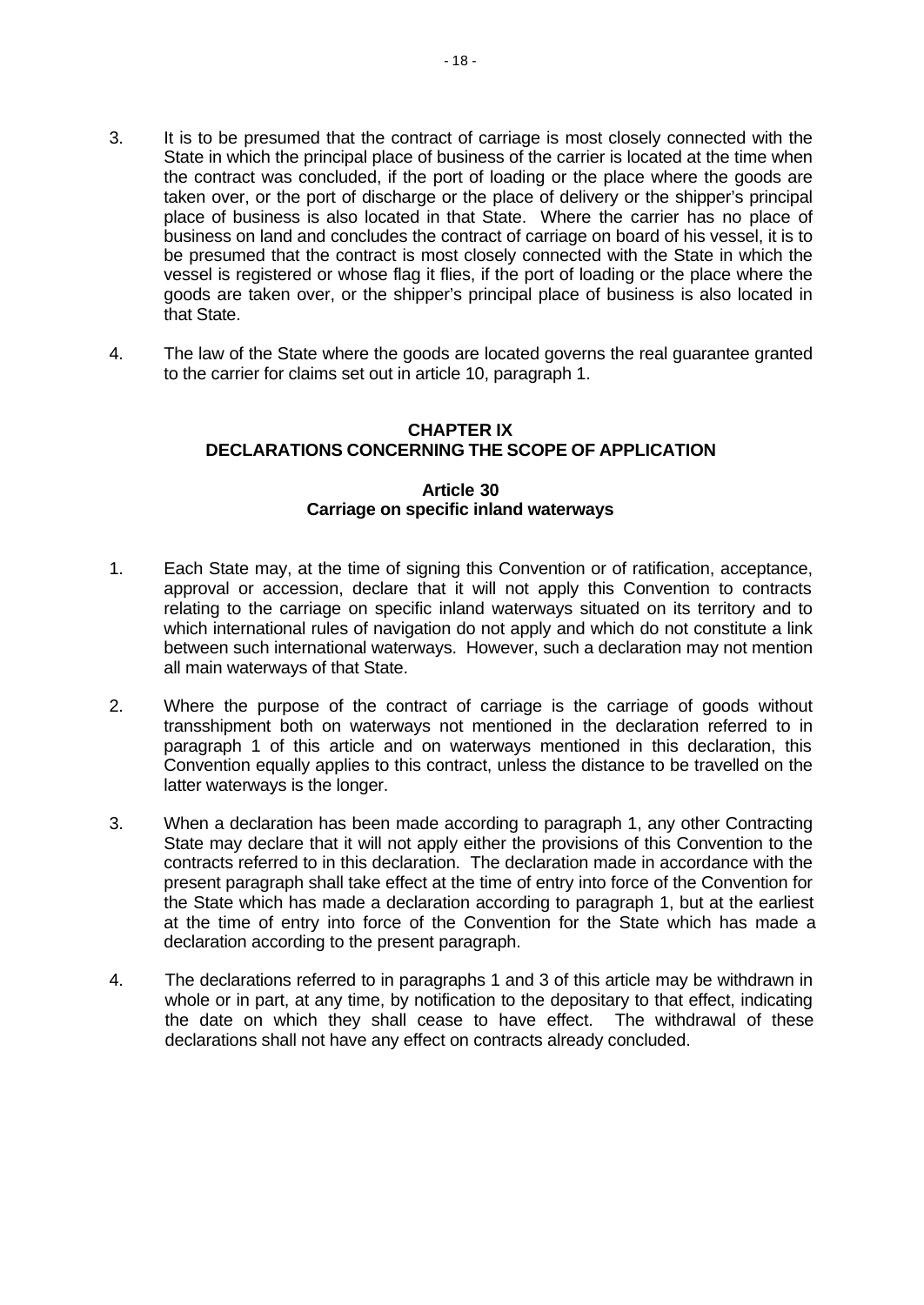# **Article 31 National transport or transport free of charge**

Each State may, at the time of the signature of this Convention, of its ratification, its approval, its acceptance, its accession thereto or at any time thereafter, declare that it will also apply this Convention:

- (a) to contracts of carriage according to which the port of loading or the place of taking over and the port of discharge or the place of delivery are located in its own territory;
- (b) by derogation from article 1, paragraph 1, to carriage free of charge.

# **Article 32 Regional provisions concerning liability**

- 1. Each State may, at the time of signature of this Convention, or of its ratification, its approval, its acceptance, its accession thereto or at any time thereafter, declare that in respect of the carriage of goods between ports of loading or places where goods are taken over and ports of discharge or places of delivery, of which either both are situated on its own territory or one is situated on its own territory and the other on the territory of a State which has made the same declaration, the carrier shall not be responsible for loss caused by an act or omission by the master of the vessel, pilot or any other person in the service of the vessel, pusher or tower during navigation or during the formation of a pushed or towed convoy, provided that the carrier complied with the obligations set out for the crew in article 3, paragraph 3, unless the act or omission results from an intention to cause damage or from reckless conduct in the knowledge that such damage would probably result.
- 2. The provision concerning liability referred to in paragraph 1 shall enter into force between two Contracting States when this Convention enters into force in the second State which has made the same declaration. If a State has made this declaration following the entry into force of the Convention for that State, the provision concerning liability referred to in paragraph 1 shall enter into force on the first day of the month following a period of three months as from the notification of the declaration to the depositary. The provision concerning liability shall be applicable only to contracts of carriage signed after its entry into force.
- 3. A declaration made in accordance with paragraph 1 may be withdrawn at any time by notification to the depository. In the event of withdrawal, the provisions concerning liability referred to in paragraph 1 shall cease to have effect on the first day of the month following the notification or at a subsequent time indicated in the notification. The withdrawal shall not apply to contracts of carriage signed before the provisions concerning liability have ceased to have effect.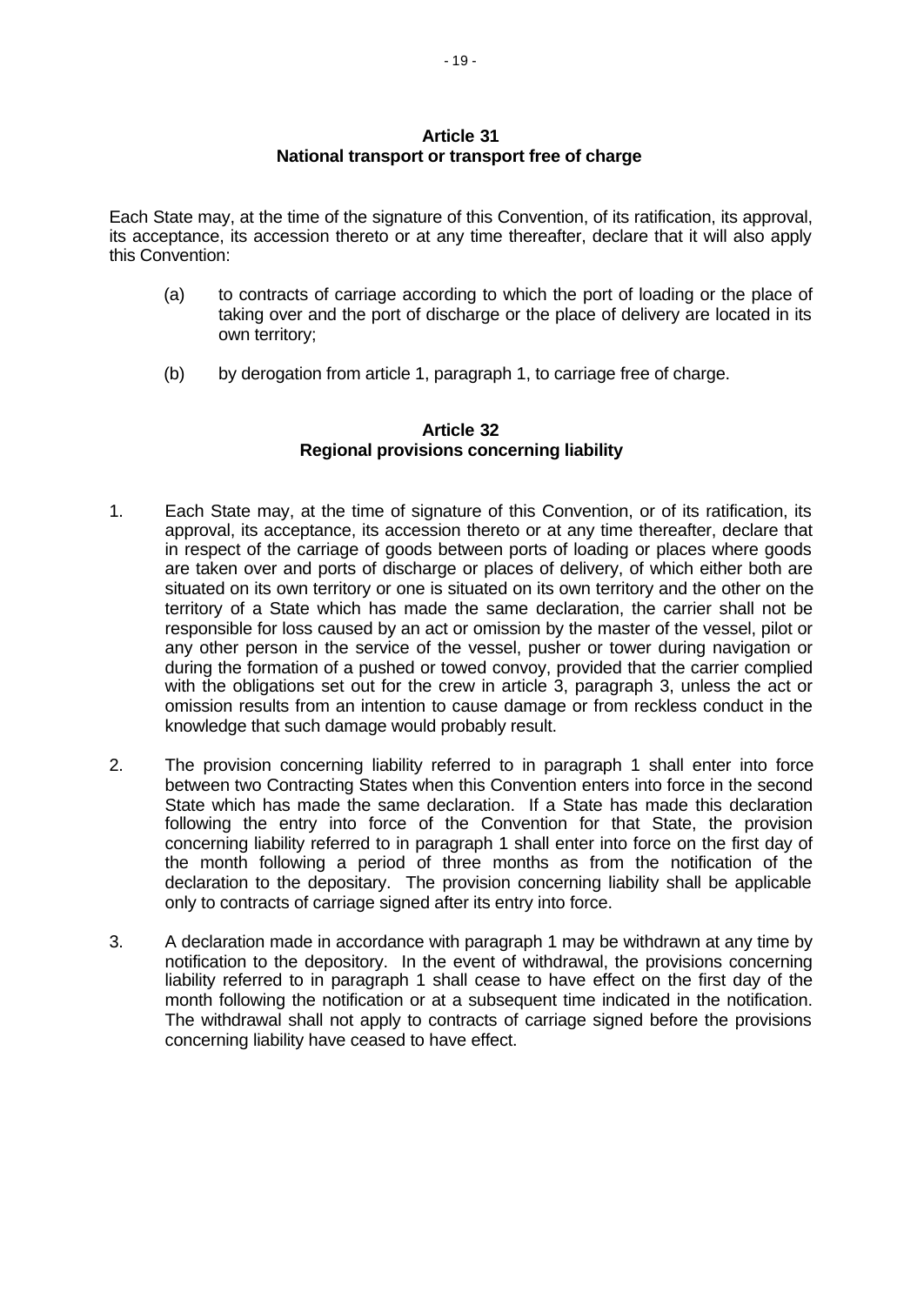## **CHAPTER X FINAL PROVISIONS**

#### **Article 33 Signature, ratification, acceptance, approval, accession**

- 1. This Convention shall be open for signature by all States for one year at the headquarters of the depositary. The period for signature shall start on the day when the depositary states that all authentic texts of this Convention are available.
- 2. States may become Parties to this Convention:
	- (a) By signature without reservation as to ratification, acceptance or approval; or
	- (b) By signature subject to ratification, acceptance or approval, followed by ratification, acceptance of approval; or
	- (c) By accession after the deadline set for signature.
- 3. Instruments of ratification, acceptance, approval or accession shall be deposited with the depositary.

# **Article 34 Entry into force**

- 1. This Convention shall enter into force on the first day of the month following the expiration of a period of three months as from the date on which five States have signed this Convention without any reservation as to ratification, acceptance or approval or have deposited their instruments of ratification, acceptance, approval or accession with the depositary.
- 2. For each State which signs this Convention without any reservation as to ratification, acceptance or approval, or deposits the instruments of ratification, acceptance, approval or accession with the depositary after the entry into force of this Convention, the same shall enter into force on the first day of the month following the expiration of a period of three months as from the date of signing without any reservation as to ratification, acceptance or approval, or the deposit of the instruments of ratification, acceptance, approval or accession with the depositary.

# **Article 35 Denunciation**

- 1. This Convention may be denounced by a State Party on the expiration of a period of one year following the date on which it entered into force for that State.
- 2. Notification of denunciation shall be deposited with the depositary.
- 3. The denunciation shall take effect on the first day of the month following the expiration of a period of one year as from the date of deposit of the notification of denunciation or after a longer period referred to in the notification of denunciation.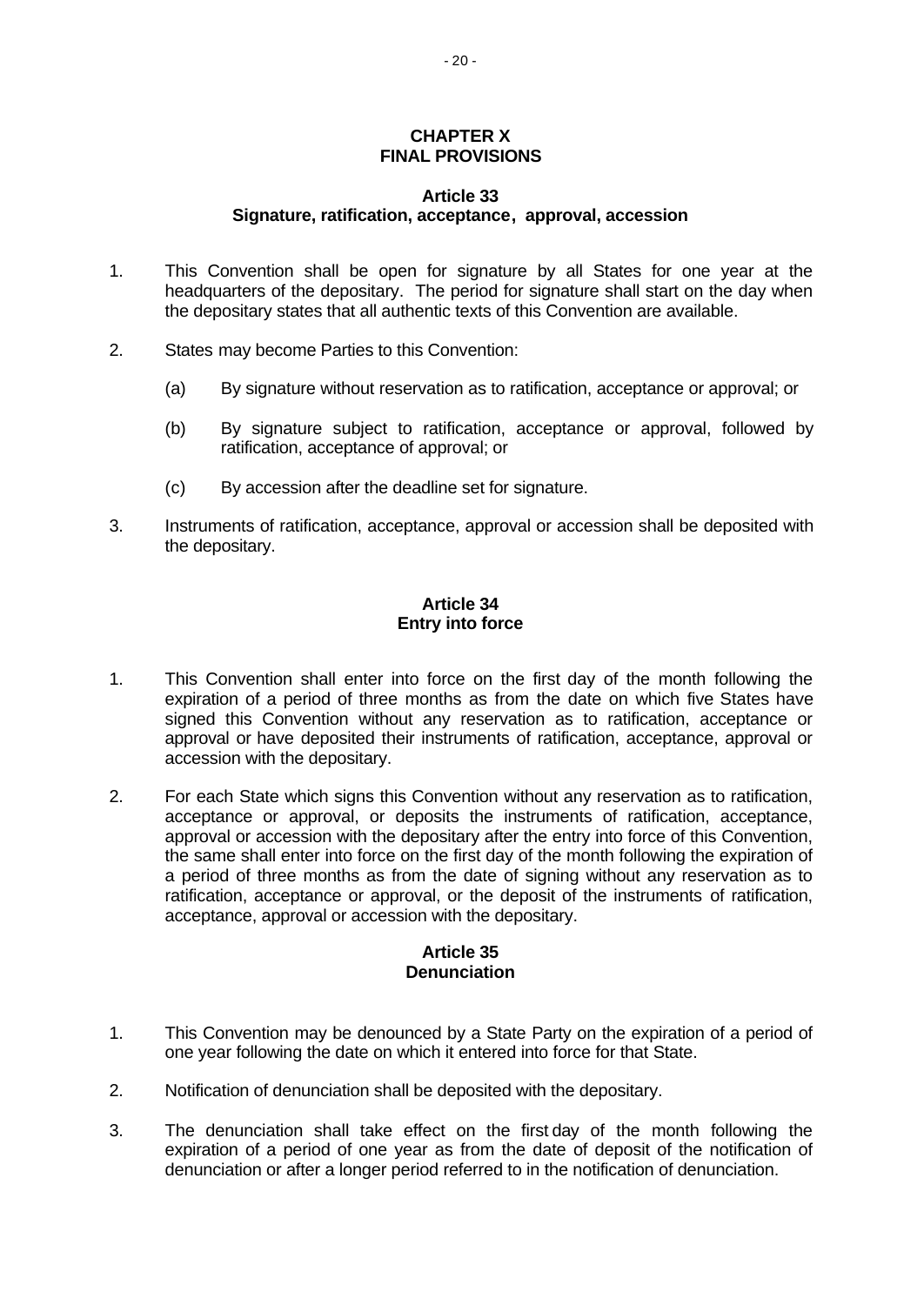# **Article 36 Review and amendment**

At the request of not less than one third of the Contracting States to this Convention, the depositary shall convene a conference of the Contracting States for revising or amending it.

# **Article 37 Revision of the amounts for limitation of liability and unit of account**

- 1. Notwithstanding the provisions of article 36, when a revision of the amount specified in article 20, paragraph 1, or the substitution of the unit defined in article 28 by another unit is proposed, the depositary shall, when not less than one fourth of the States Parties to this Convention so request, submit the proposal to all members of the United Nations Economic Commission for Europe, the Central Commission for the Navigation of the Rhine and the Danube Commission and to all Contracting States and shall convene a conference only for the purpose of altering the amount specified in article 20, paragraph 1, or of substituting the unit defined in article 28 by another unit.
- 2. The conference shall be convened at the earliest six months after the day on which the proposal was transmitted.
- 3. All Contracting States to this Convention are entitled to participate in the conference, whether or not they are members of the organizations referred to in paragraph 1.
- 4. The amendments shall be adopted by a majority of two thirds of the Contracting States to the Convention represented at the conference and taking part in the vote, provided that not less than one half of the Contracting States to this Convention are represented when the vote is taken.
- 5. During the consultation concerning the amendment of the amount specified in article 20, paragraph 1, the conference shall take into account the experience of incidents leading to the damage and in particular the amount of damage resulting therefrom, changes in monetary values and the effect of the proposed amendment on the cost of insurance.
- 6.
- (a) The amendment of the amount in accordance with this article may take effect at the earliest five years after the day on which this Convention was opened for signature and at the earliest five years after the day on which an amendment made previously in accordance with this article entered into force.
- (b) An amount may not be increased such that it exceeds the amount of the maximum limits of liability specified by this Convention, increased by six per cent per annum, calculated according to the principle of compound interest as from the day on which this Convention was opened for signature.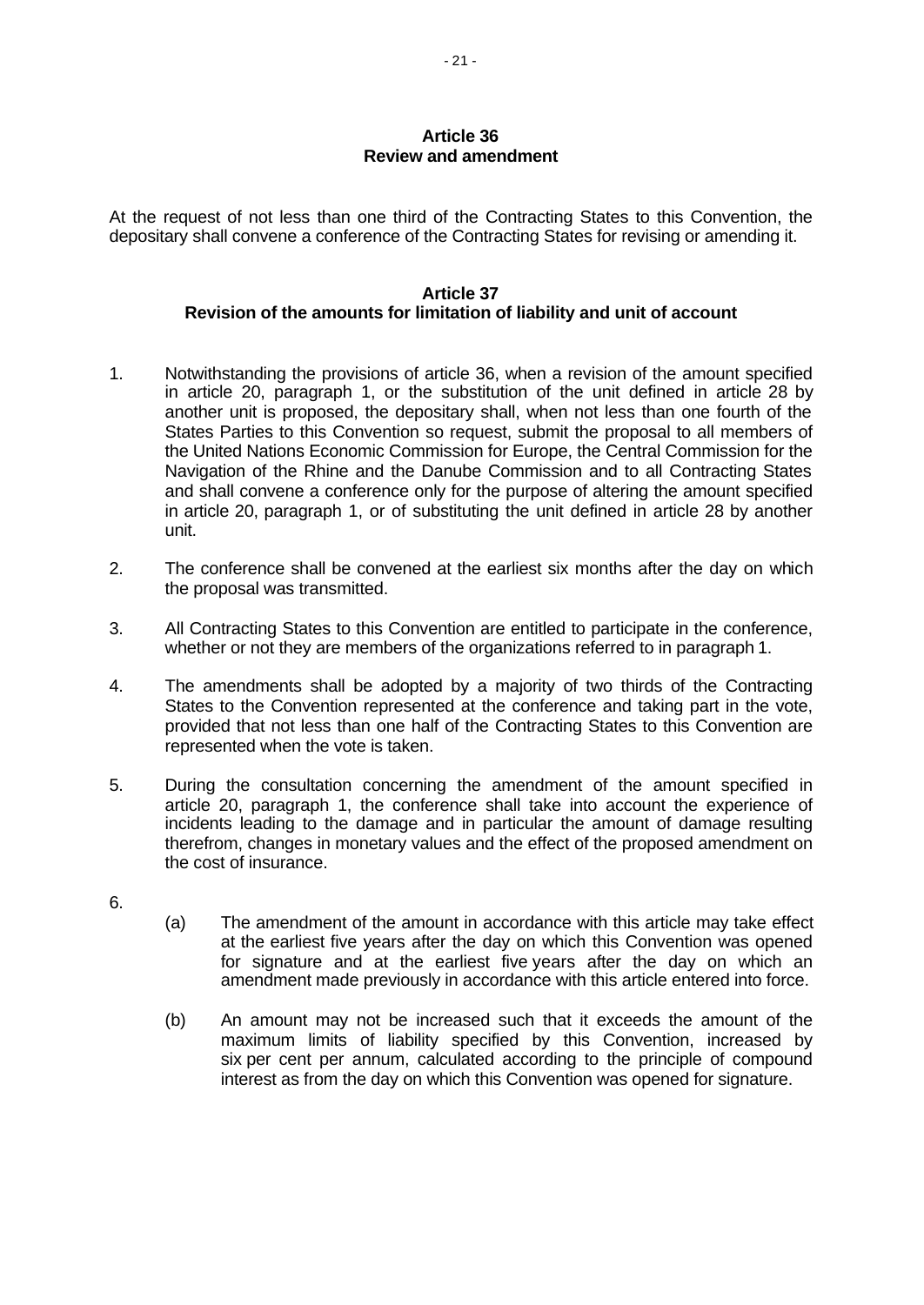- (c) An amount may not be increased such that it exceeds the triple of the maximum limits of liability specified by this Convention.
- 7. The depositary shall notify all Contracting States of any amendment adopted in accordance with paragraph 4. The amendment is deemed to have been accepted after a period of eighteen months following the day of notification, unless during such period not less than one fourth of the States which were Contracting States at the time of the decision concerning the amendment have informed the depositary that they will not accept that amendment; in such case, the amendment is rejected and does not enter into force.
- 8. An amendment which is deemed to have been accepted in accordance with paragraph 7 shall enter into force eighteen months after its acceptance.
- 9. All Contracting States are bound by the amendment unless they denounce this Convention in accordance with article 35 not later than six months before the amendment enters into force. The denunciation takes effect when the amendment enters into force.
- 10. When an amendment has been adopted but the scheduled eighteen-month period for acceptance has not elapsed, a State which becomes a Contracting State during that period is bound by the amendment if it enters into force. A State which becomes a Contracting State after that period is bound by an amendment accepted in accordance with paragraph 7. In the cases cited in the present paragraph, a State is bound by an amendment as soon as it enters into force or as soon as this Convention enters into force for that State if this takes place subsequently.

# **Article 38 Depositary**

- 1. This Convention shall be deposited with the Government of the Republic of Hungary.
- 2. The depositary shall:
	- (a) communicate to all States which participated in the Diplomatic Conference on the Budapest Convention on the Contract for the Carriage of Goods by Inland Waterways, for checking, the present Convention in the official language version which was not available at the time of the Conference;
	- (b) inform all States referred to under sub-paragraph (a) above of any proposal for the amendment of the text communicated in accordance with subparagraph (a) above;
	- (c) establish the date on which all official language versions of this Convention have been brought into conformity with each other and are to be considered authentic;
	- (d) communicate to all States referred to in sub-paragraph (a) above the date established in accordance with sub-paragraph (c) above;